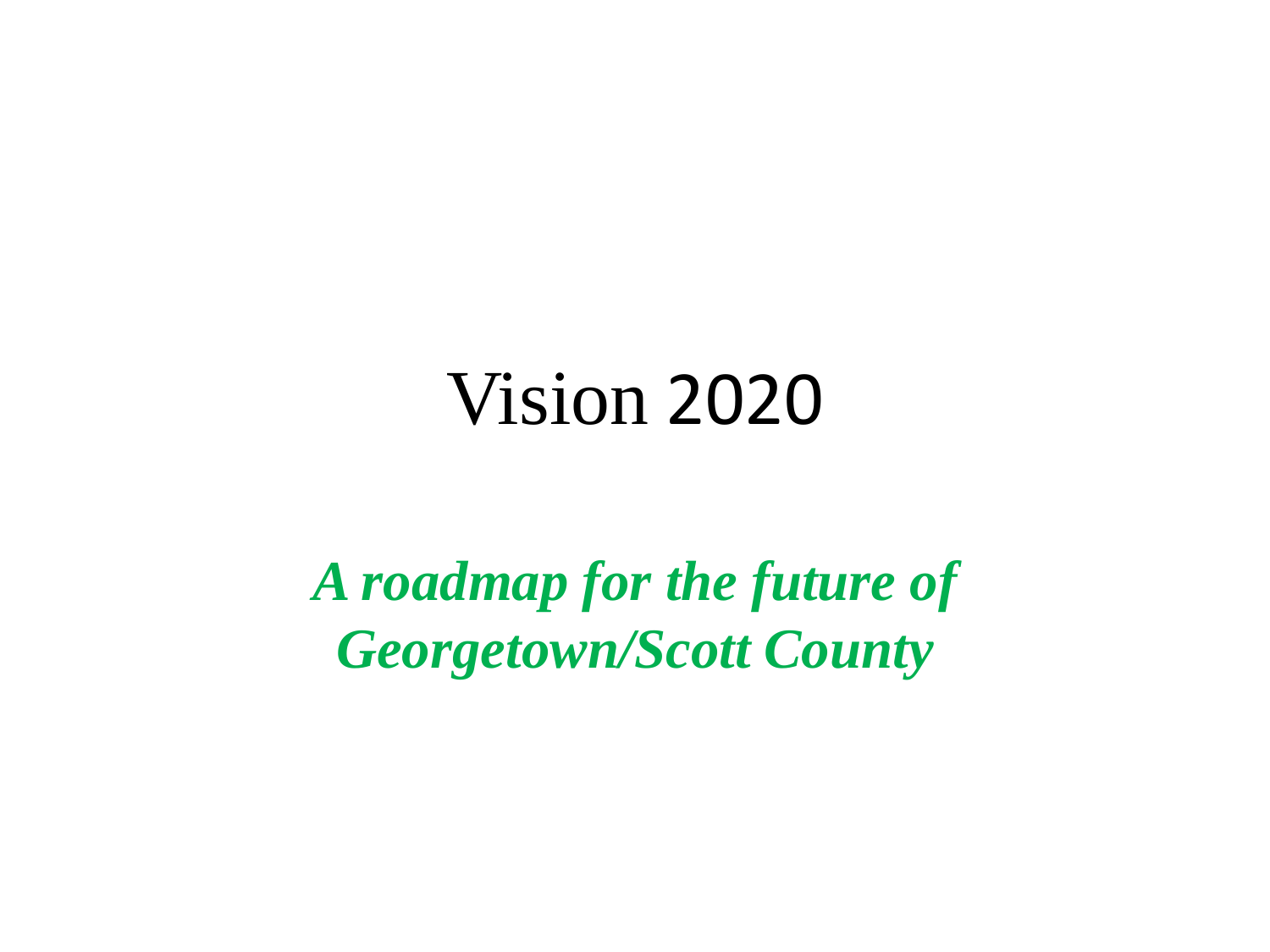# The Genesis of A Vision

- 1995-1998
	- Georgetown/Scott County Chamber of Commerce Executive Committee asked "What do we want Georgetown/Scott County look like in 2020".
	- Scott United provided support and leadership in continuing the discussion and conducted impact studies.
- 1999
	- Planning retreat conducted with community leaders.
- 2000 (January)
	- Community phone survey conducted with follow up forums in February and September.
- $2000 2002$ 
	- Phase I completed resulting in a "roadmap" to 2020 named Vision 2020.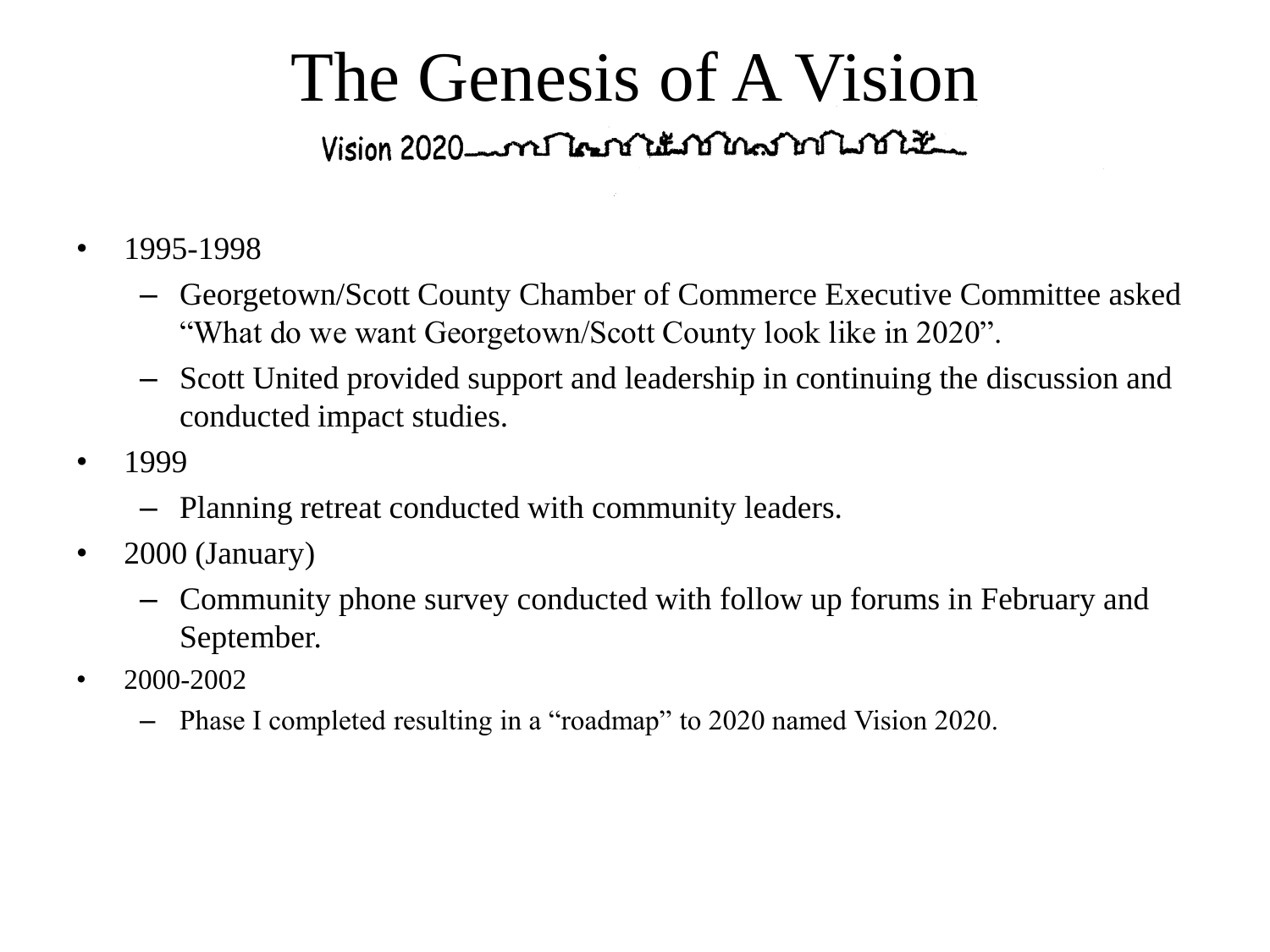### Vision 2020 Vision Statement

We envision Scott County as a well-planned community, with balance between residential, commercial, agricultural, and industrial uses so families can live, work, shop, and find recreational activities in a safe environment.

We will seek job diversification and full and meaningful employment by focusing on self-development efforts…retention and expansion of existing business and industry, and development and nurturing of entrepreneurial efforts through a policy of balanced and managed growth.

We value quality education and lifelong learning opportunities to meet the broad-based needs of our citizens.

Our traditional past guides our future. We value families, community, heritage, and new opportunities, to ensure a Scott County where tradition and progress do truly meet.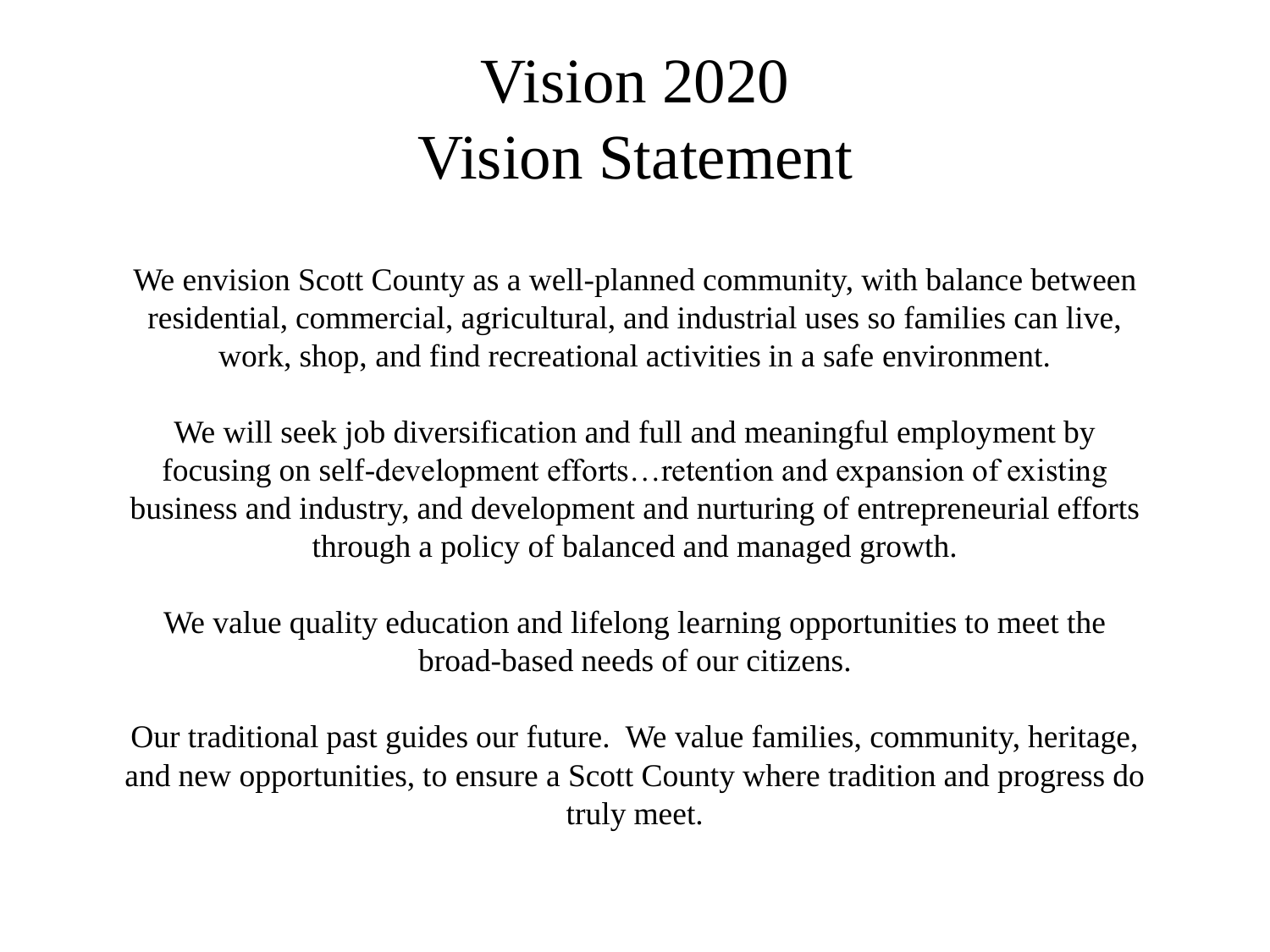### Vision 2020 Steering Committee

Helen Donaldson, Co-Chair, Toyota

Mike Hockensmith, Co-Chair, Hockensmith Insurance

Mark Reese, County Extension Agent and current chair of the Chamber

Dave Roberts, president of First National Bank

County Judge Executive George Lusby

Mayor Everett Varney

Nancy Brown, community volunteer

Kelly Klepper, Georgetown/Scott County Planning Director

Jack Conner, Georgetown/Scott County Chamber & Scott County United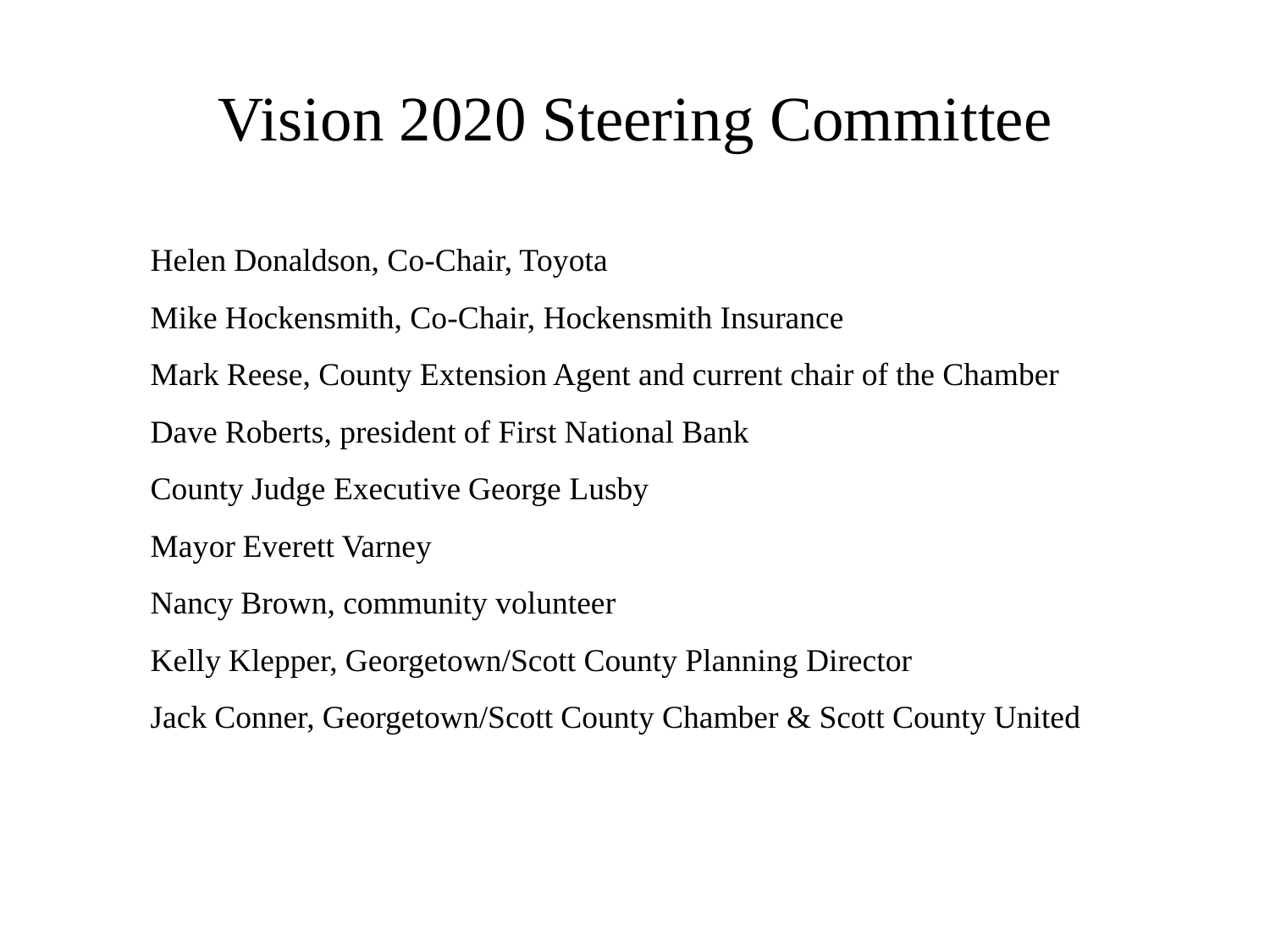### Vision 2020 Sub-Committees

**Infrastructure** – Bob Riddle, Manager, Georgetown Muncipal Water and Sewer Services

**Education** – Dallas Blakenship, superintendent of Scott County Schools and Bill Crouch, president of Georgetown College

**Government** – County Judge Lusby and Mayor Varney

**Agriculture** – Ted Holland, Scott County Farmer

**Quality of Life** – Randy Sinkhorn, Assistant Manager, Toyota

**Economic Development** – Kim Menke, Manager, Toyota

**Growth and Land Use Planning** – John Cooper, immediate past chairman of the Chamber of Commerce

**Regionalism** – Kay Bell, community volunteer

**Health and Human Services** – Jeff Seraphine, CEO, Georgetown Community Hospital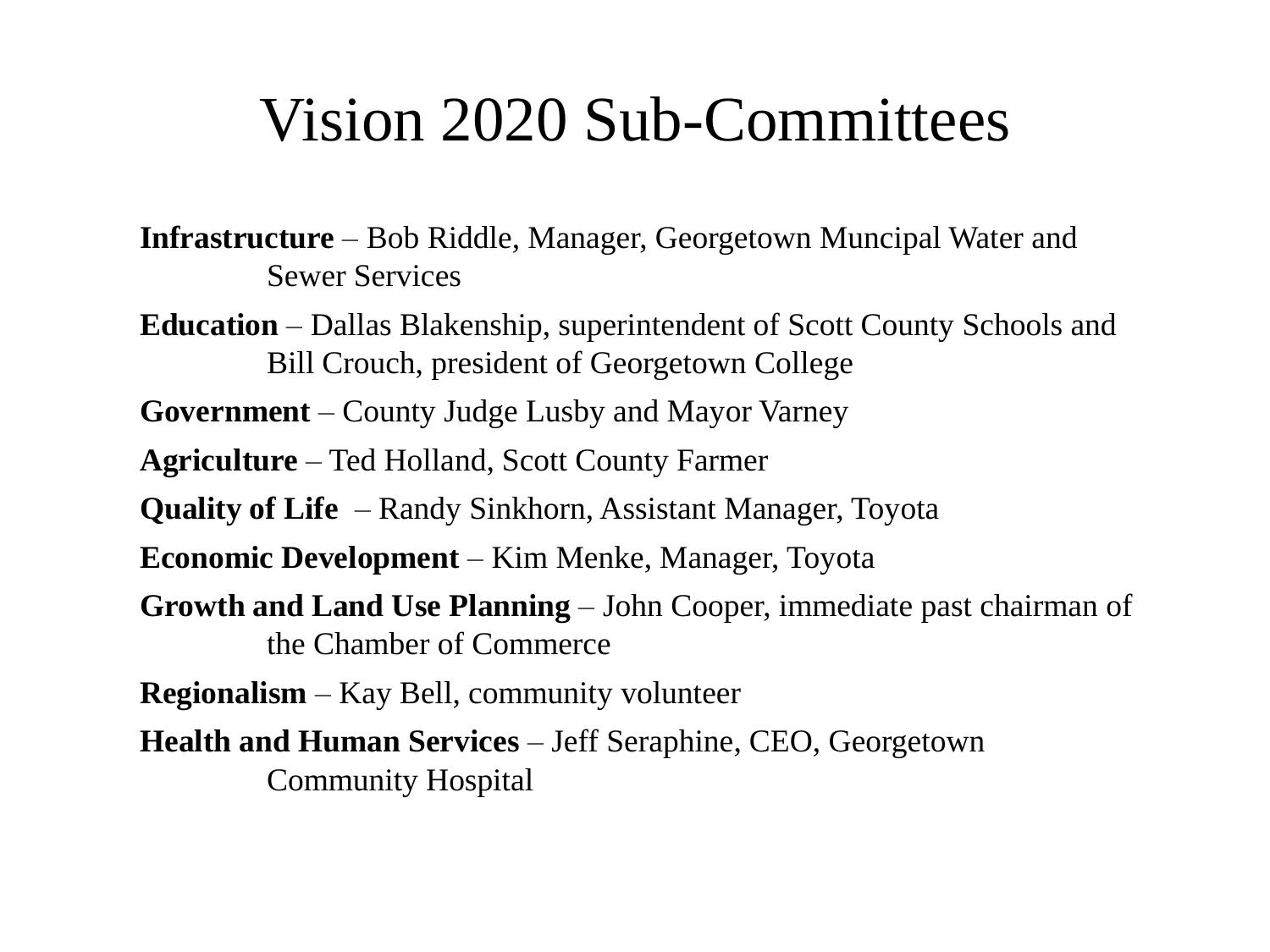## Eight Focus Areas For 2020

- Regionalism
- Quality of Life
- Infrastructure
- Agriculture
- Growth and Land Use Planning
- Economic Development
- Health and Human Services
- Education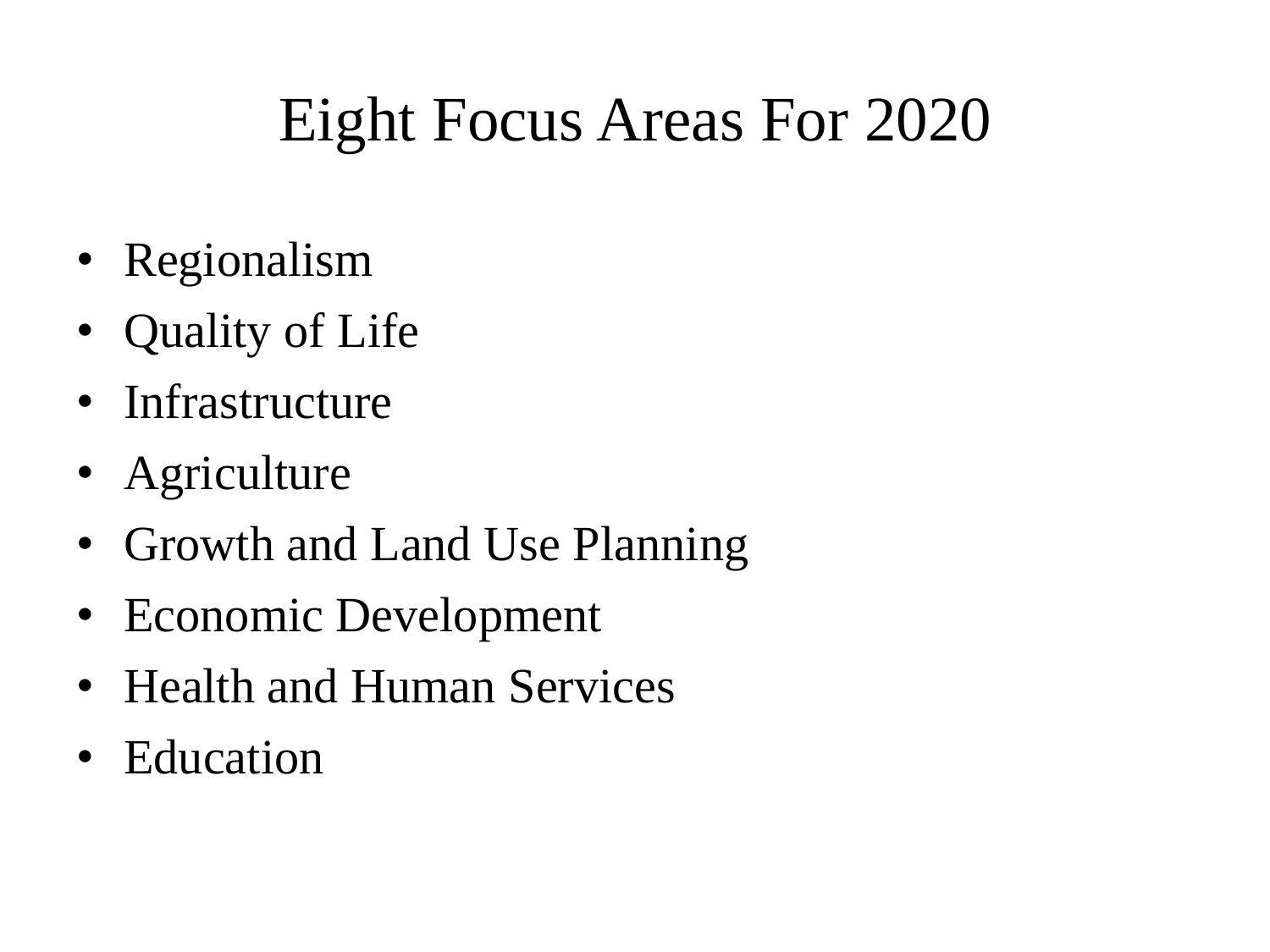### Regionalism Vision

In 2020, Scott County is recognized as one of the State's leaders in engendering region-wide cooperation and action through comprehensive planning efforts between and among cities and counties in the region. Working with other communities in the region to address the regional issues that impact each of the counties has produced stronger, more efficient counties.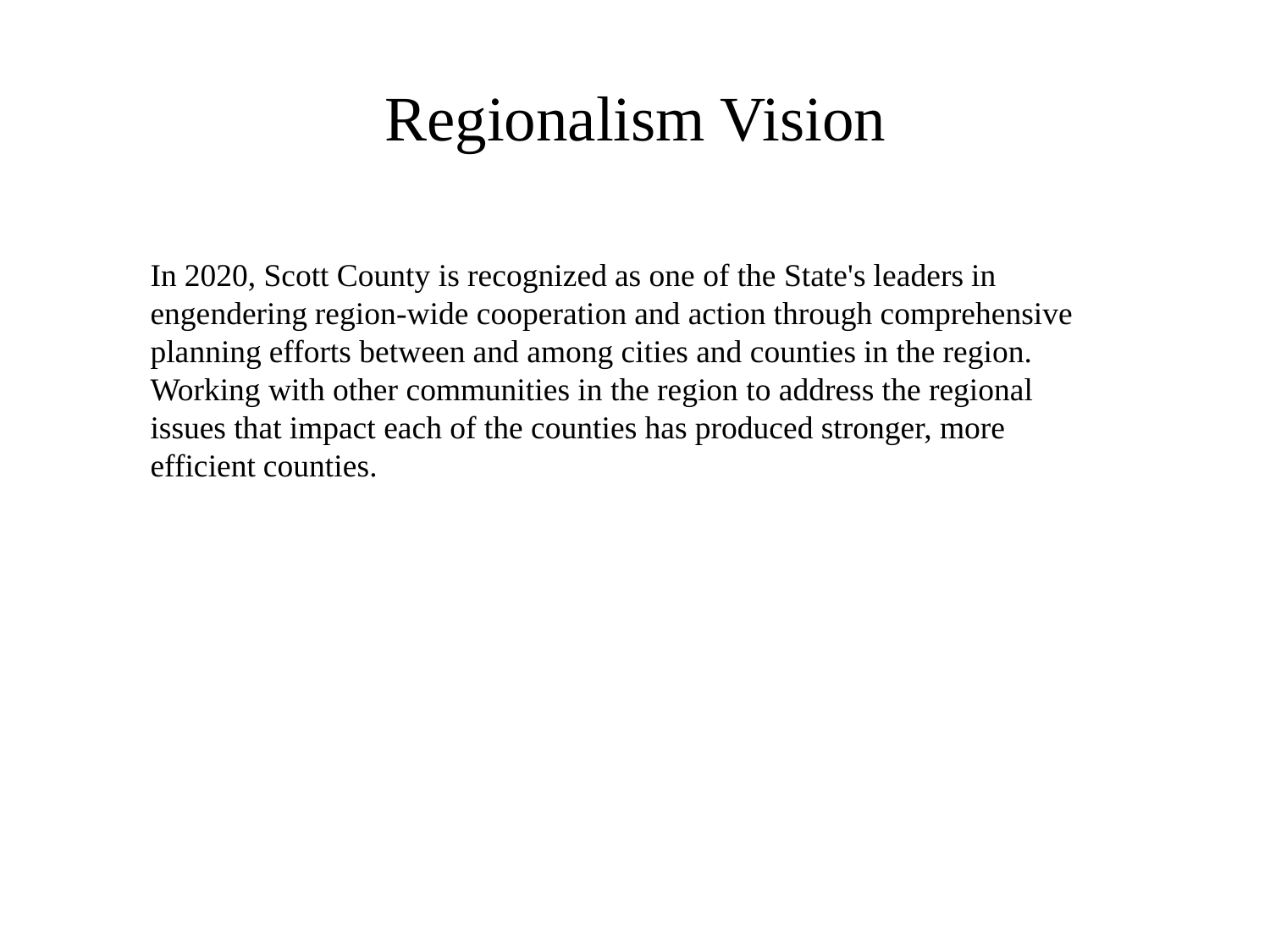## Quality of Life Vision

In 2020, Scott County is nationally recognized for its continuing efforts to improve the community's quality of life. Our quality of life is unique in its ability to offer arts, cultural, recreational and parks programs in a small community with very close proximity to a larger city that offers many programs in those areas.

Our programs are offered at a variety of diverse community locations, accessible to all and designed as warm and inviting places for diverse audiences, giving all residents the opportunities to gather.

Through its numerous "Quality of Life Partnerships", the community nurtures strong, diverse and interactive neighborhoods where people feel safe and socially connected with opportunities for cross-neighborhood interaction.

Funding for partnerships and the variety of opportunities come from a variety of sources, i.e., city, county, college, private business and industry, and participants in the many activities.

Churches continue to provide a strong foundation of support and activity for the citizens of Scott County. Church partnerships are instrumental in dealing with and resolving emerging community Issues.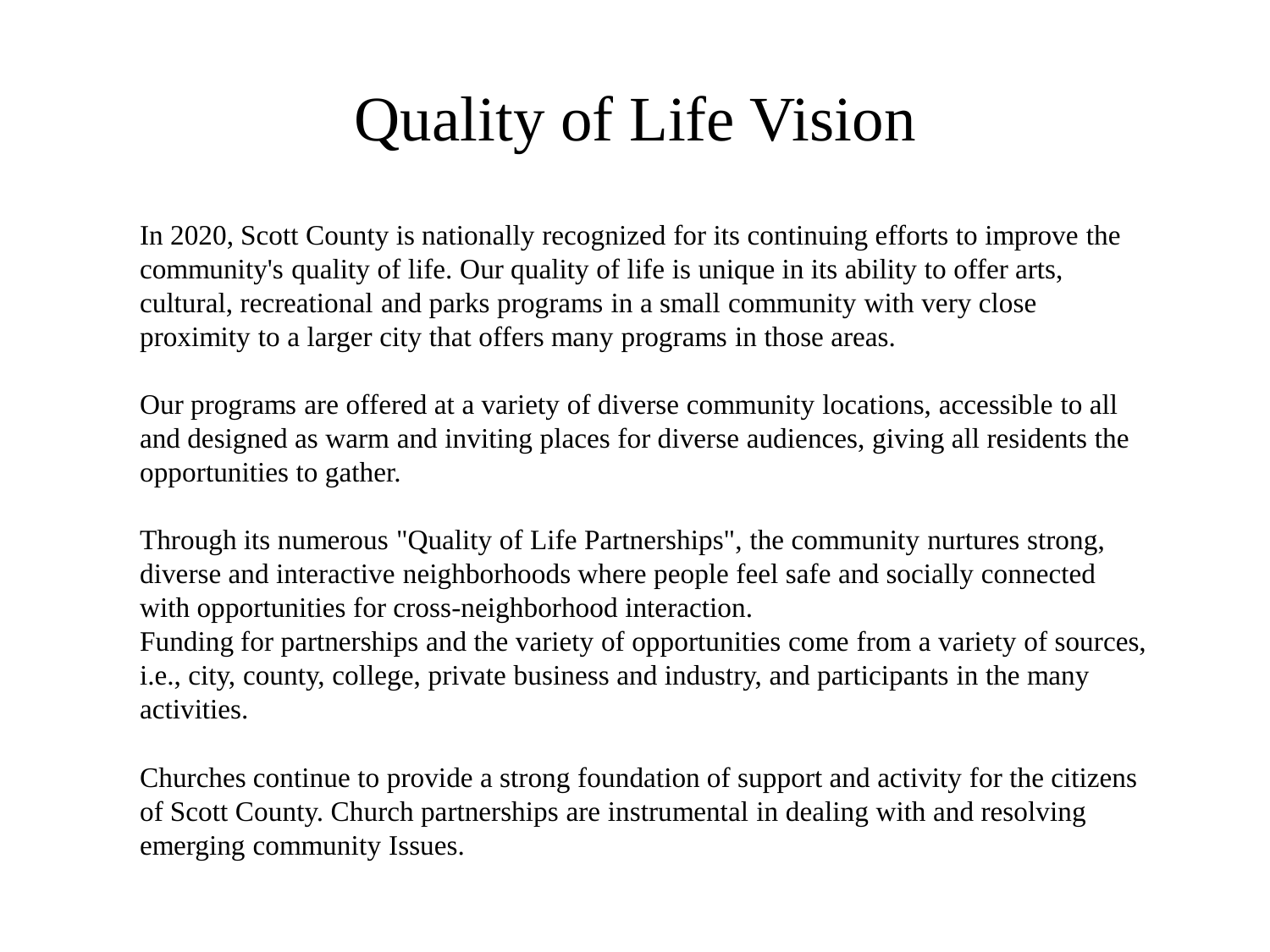### Infrastructure Vision

In 2020, Scott County has the best-planned road system and most highly rated utility services in Kentucky, which are environmentally responsible and are provided at a fair, just and responsible rate.

Utility services have capacity to meet all reasonable demands. A safe and efficient network of transportation facilities exists. Road and utility corridors have standards that have allowed and continue to allow for growth. A countywide, road improvement plan meets the needs of growth in the community. The Geographical Information System (GIS) is fully utilized.

Specifically related to water service, in 2020, 100% of raw water demands are met and reliability and customer satisfaction is in the top 10% of water utilities in the area.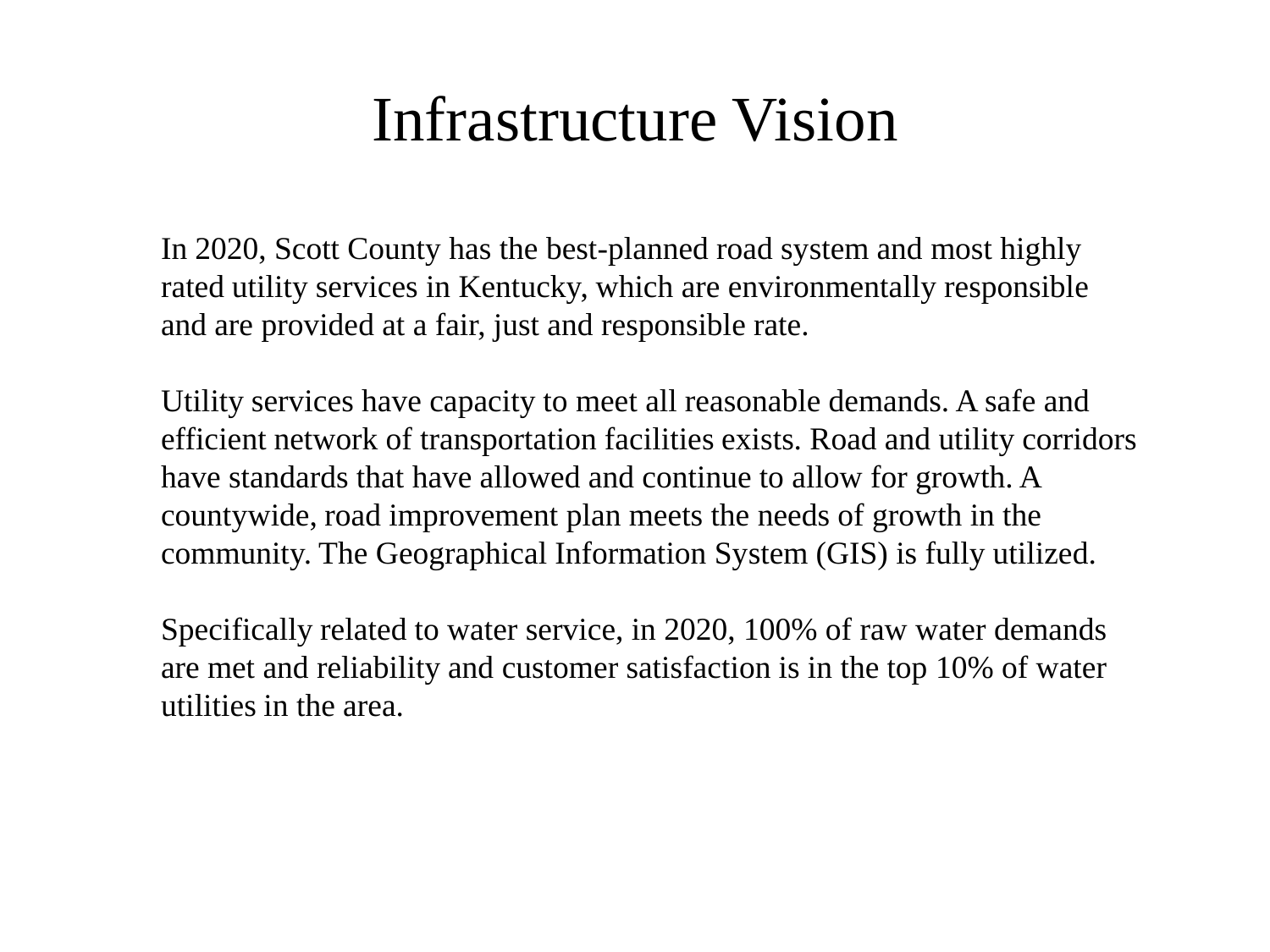### Agriculture Vision

In 2020, Scott County has a diversified agricultural industry with conservation and development practices that preserve land and natural resources.

Property rights are considered in all zoning and land use changes. Right-to-Farm laws are adhered to. The county assists in obtaining agricultural labor.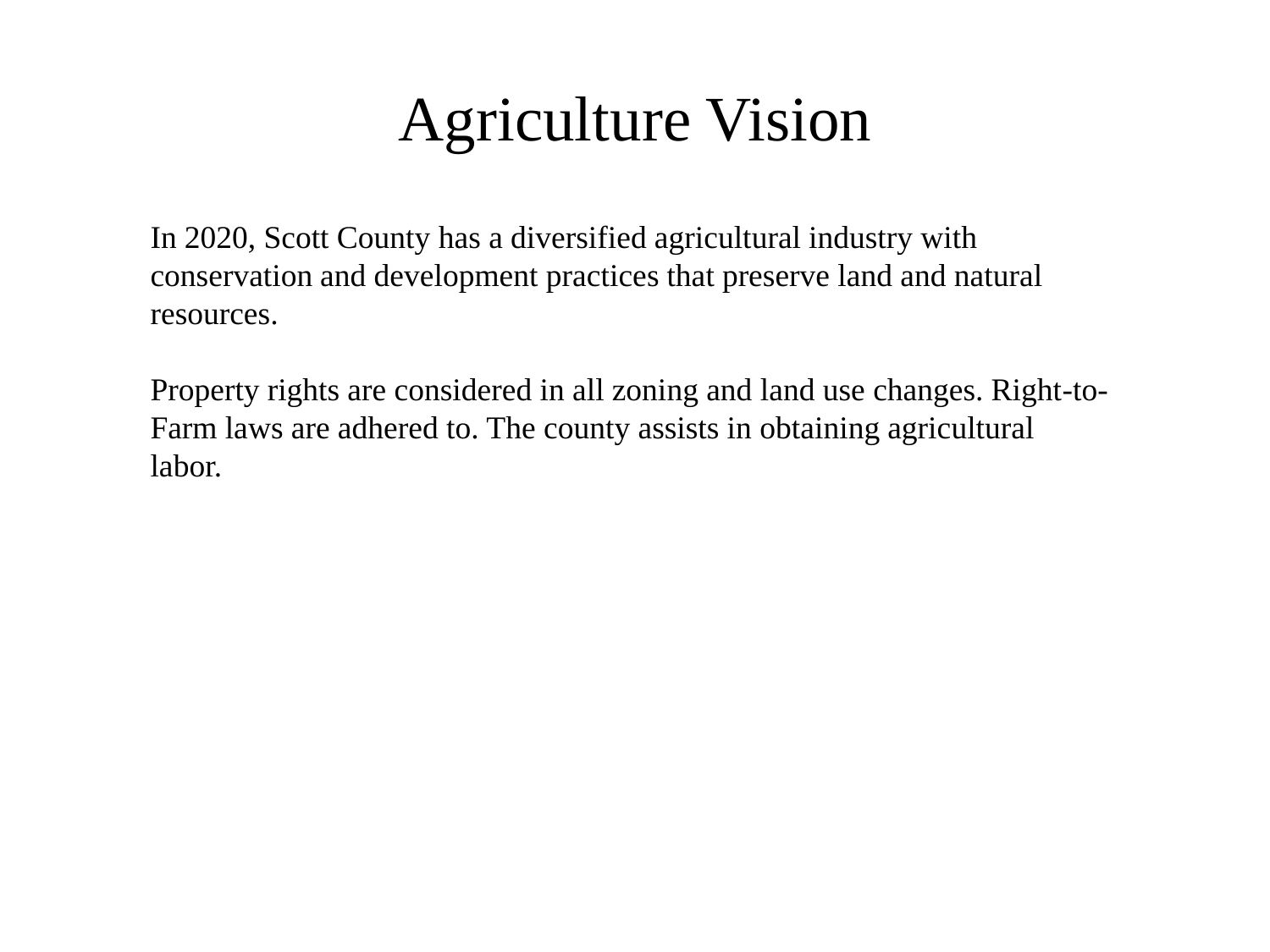## Growth and Land Use Planning Vision

In the year 2020, Scott County encourages the preservation of its prime farmland. This has been a big factor in preserving the visual beauty of Scott County. And the adverse impact between farming and rural or urban development has been minimized.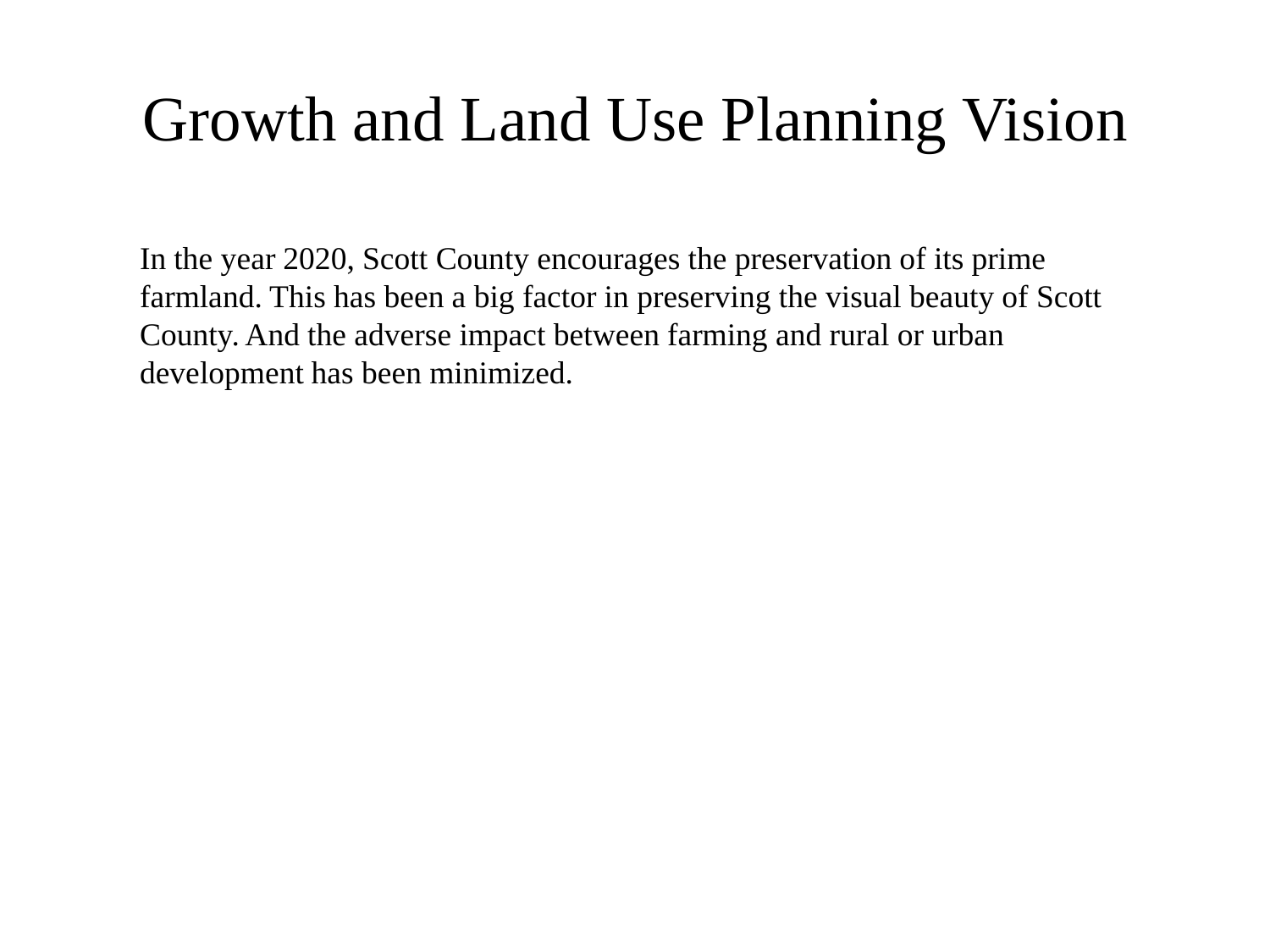### Economic Development Vision

In the year 2020, Scott County is a thriving community where the citizens know, understand and support a diverse business environment. Planned and controlled growth has provided a balance between preserving green space, provision of housing, and expansion of our businesses to preserve and improve the quality of life in Scott County.

The community enjoys full employment with a wide range of job opportunities for local residents and those from surrounding counties. Community partnerships, which link business, education and the latest technology, provide a framework for developing critical skills in young work- ready graduates as well as advancement & retooling opportunities for adults through lifelong learning.

Catering to the growing needs of the local community, the commercial and retail sectors support a unique blend of businesses from agriculture, manufacturing and the service sectors to compete in local, regional and global markets. By diversifying and expanding the variety of businesses in the community, the Scott County economy is buffered from large swings in consumer preferences, changing technology, and unplanned changes affecting individual business sectors. As new community needs arise, entrepreneurial ism is encouraged and supported.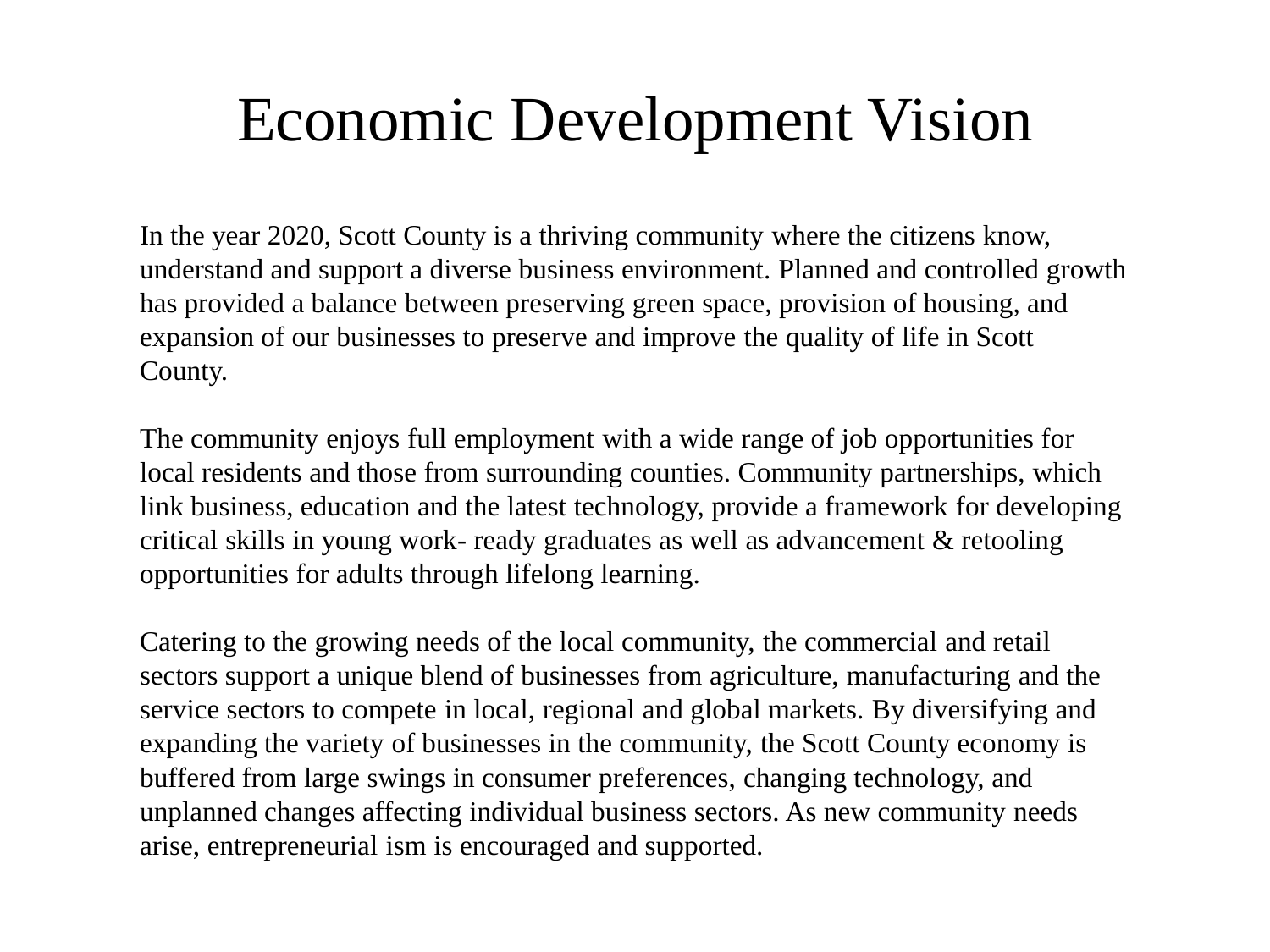### Health and Human Services Vision

In 2020, Scott County continues to have responsive and dependable Health and Human Services delivery systems that exceed national standards for a community of its size. Scott County proactively assesses, measures, evaluates, addresses, and acts upon identified health and human services needs through an on-going collaboration among community partners.

This "Coalition" of community partners has established a track record of working to insure the best use of available resources and working toward the elimination of unmet needs, as they arise in the community.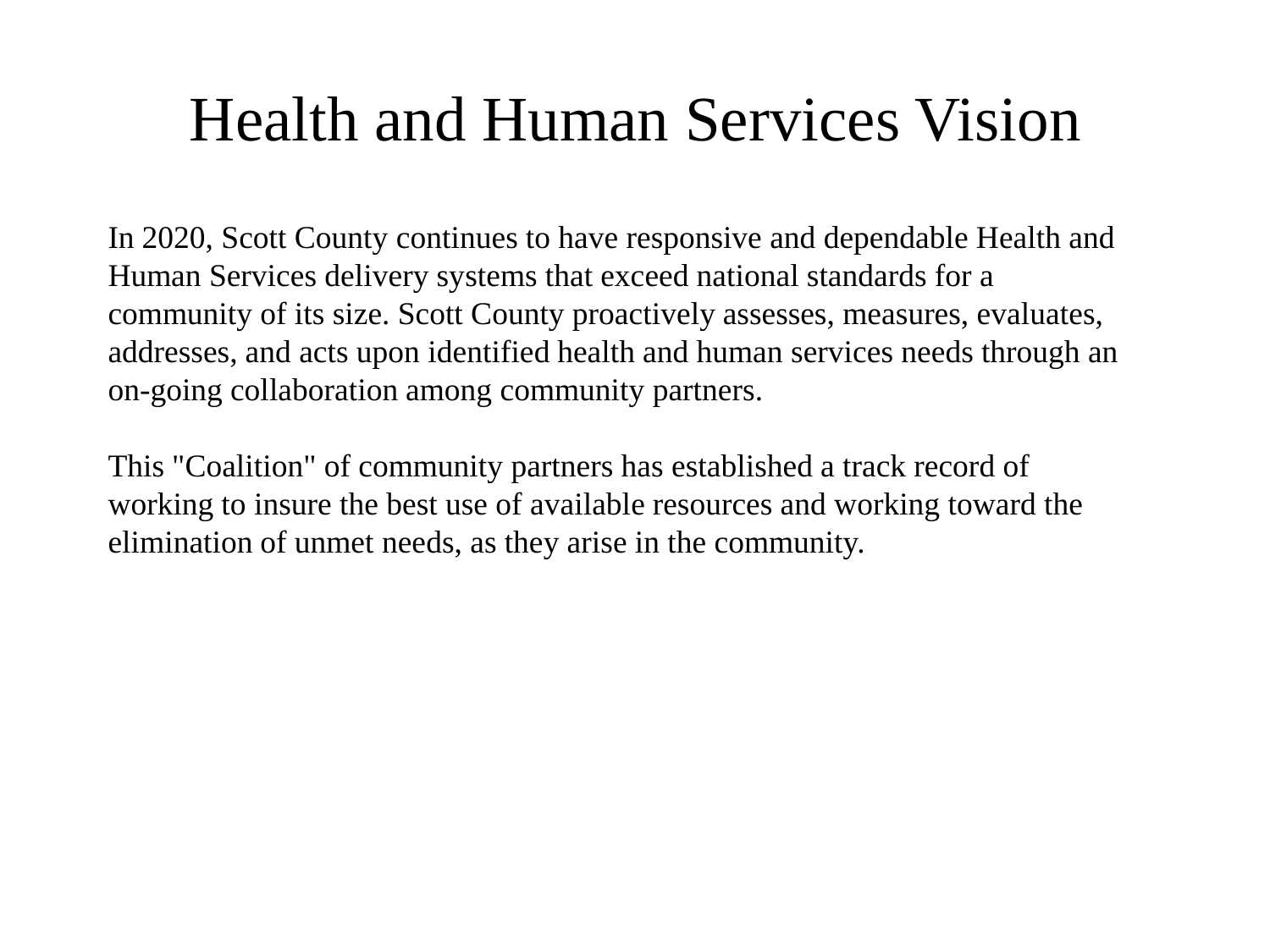### Education Vision

In the year 2020, Scott County citizens acknowledge and embrace lifelong intellectual curiosity - stated more simply, education does not end with formal schooling. Education is a lifelong endeavor and does not stop at the borders of Scott County.

Scott County has an international model for lifelong learning that includes:

- An accessible educational delivery system (in schools, homes, libraries)
- A global environment
- Partnerships with international business
- Technologically-savvy educators

Education provides the opportunity for all citizens to pursue goals to the highest level of personal growth and/or professional achievement choice. Education is responsive to the needs of the community.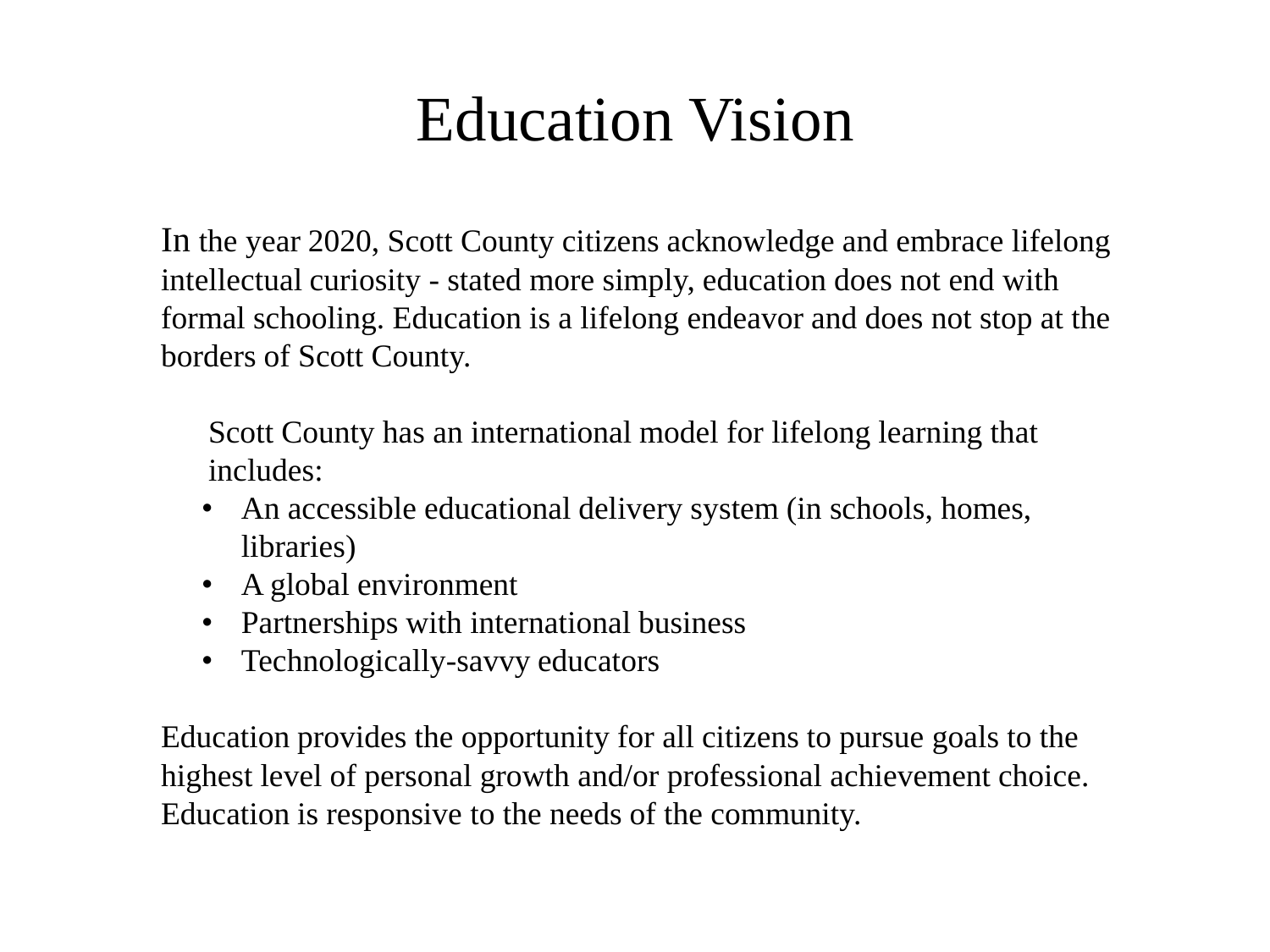## September 10, 2002

Vision 2020 Phase II Monitoring the Focus Area Indicators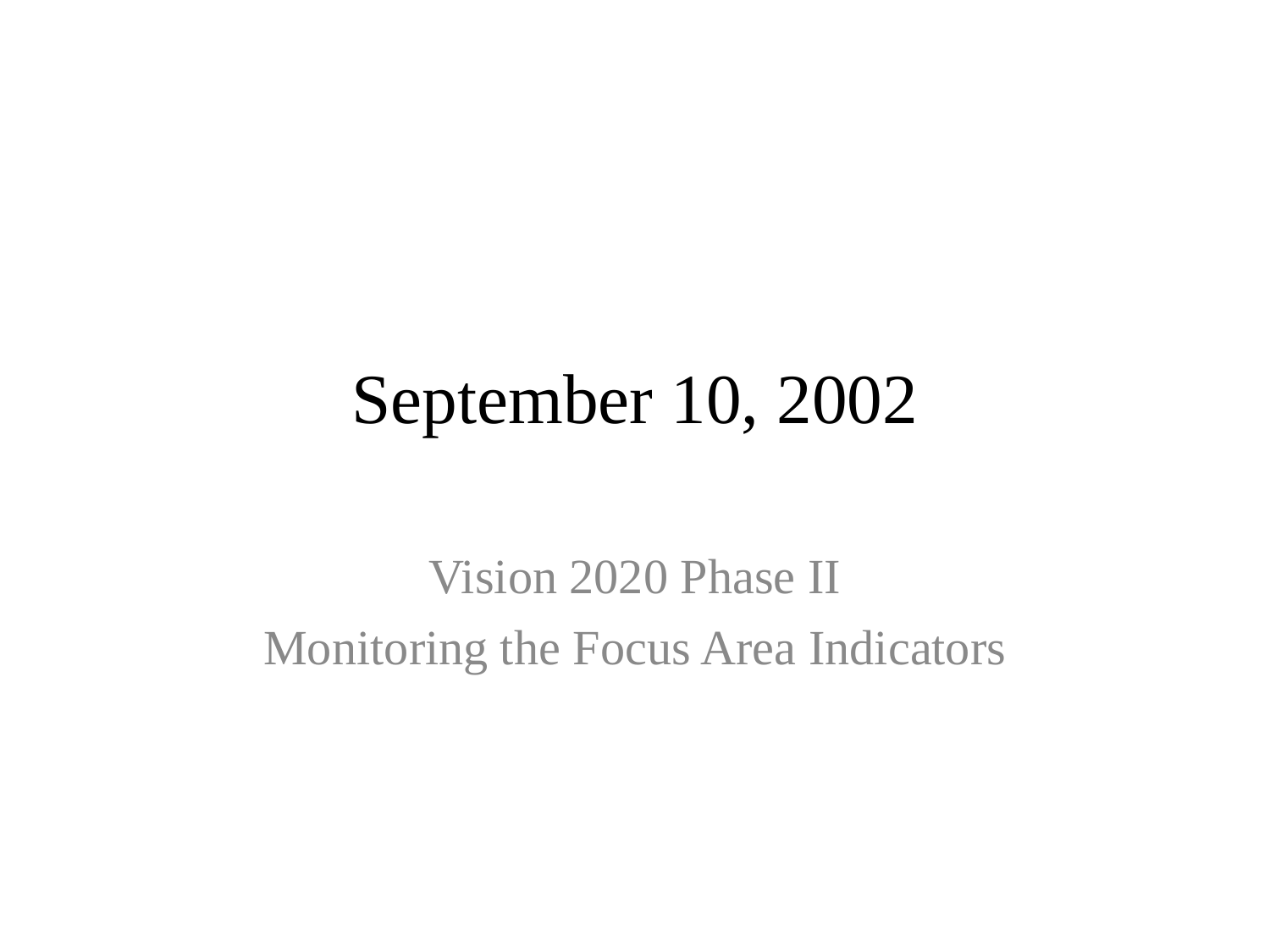### Vision 2020 Success Team

- Selected from community leaders and Leadership Scott County graduates
- Monitor Vision 2020 indicators and datapoints
- Evaluate progress towards achieving focus area action plans
- Report progress quarterly to Scott County United
- Keep the community informed of progress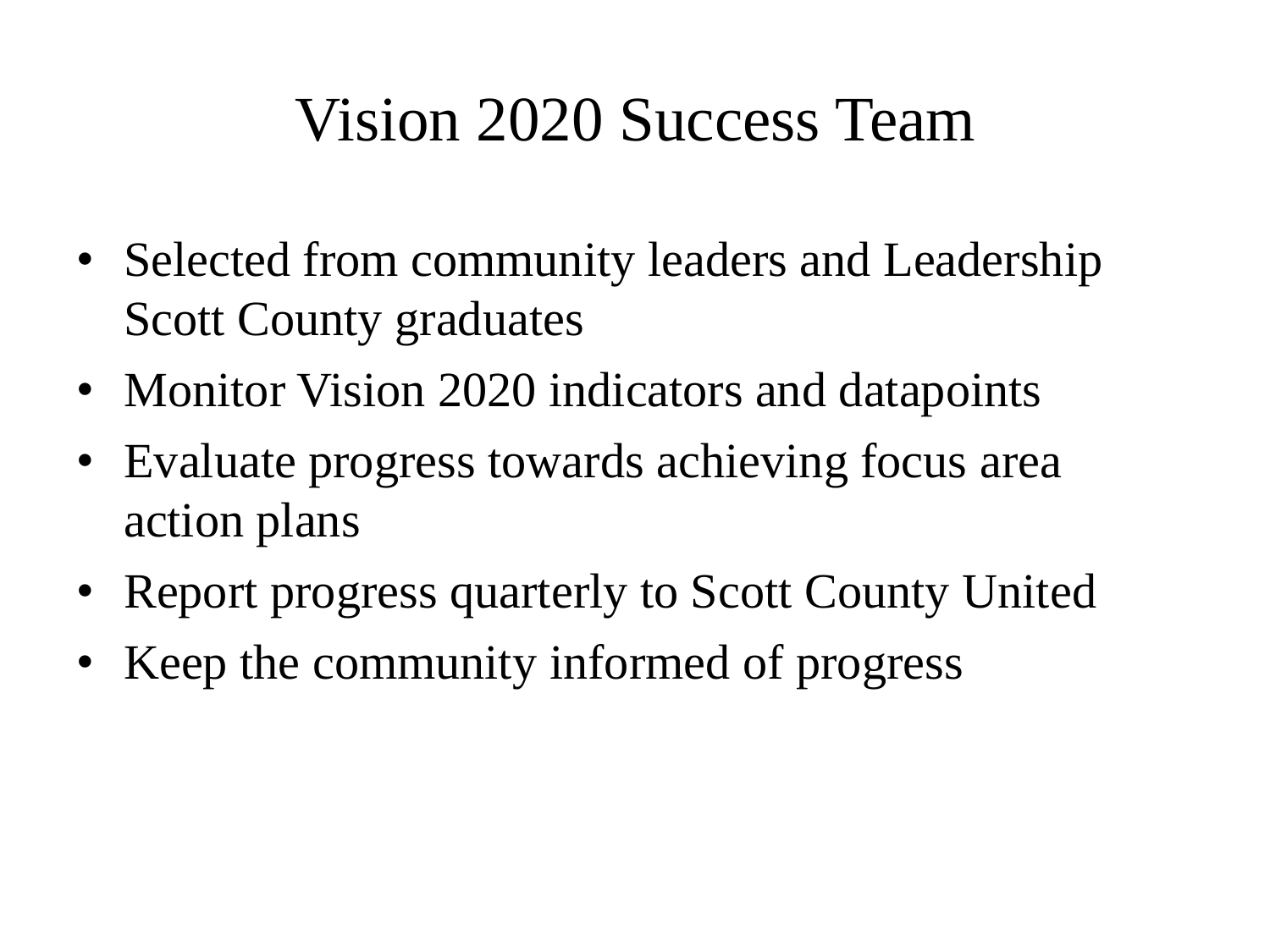### Success Team Participants

Darlene Albin (Free) Kevin Conrad Lisa Cooley Becky Cooper Becky Cox Helen Donaldson Brad Frazier Johnny Griffin Maryln Grove Grover Hibberd Christy Pankey Regina Horine

Rob Johnson Kelly McEuen Charline Martin Ben Krebs Kathy Placier Paul Poland Katy Prather Tracey Shapiro Stacey Varney Tom Wilson Ken Wright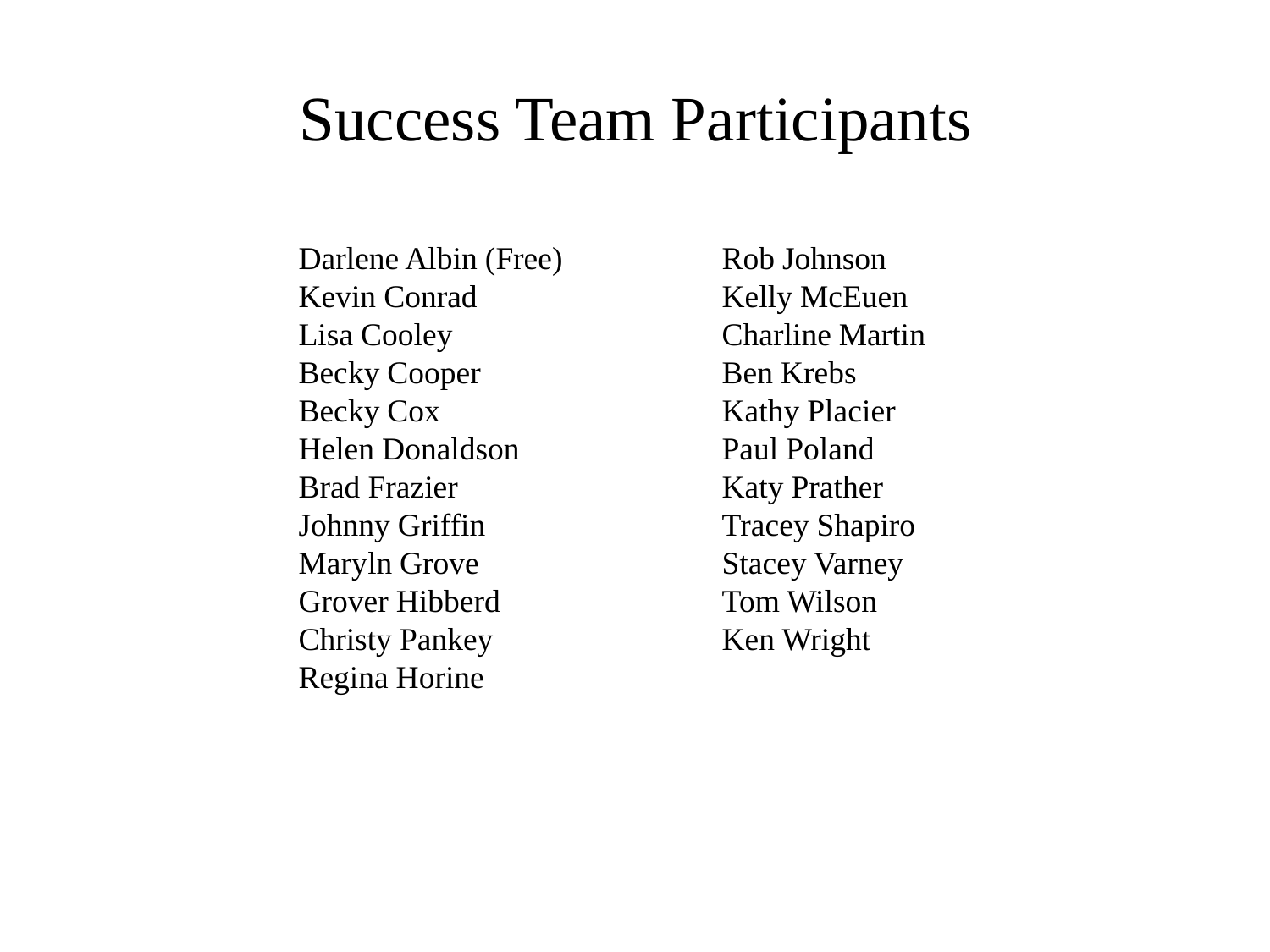### Success Team Updates

- Began with monthly meetings
- Evolved into on-going quarterly meetings
- Shared updates with team members
- Periodic updates to Scott County United
- Created a Blackboard site to post updates, agendas, meeting minutes, team member information, communications, and archives of Vision 2020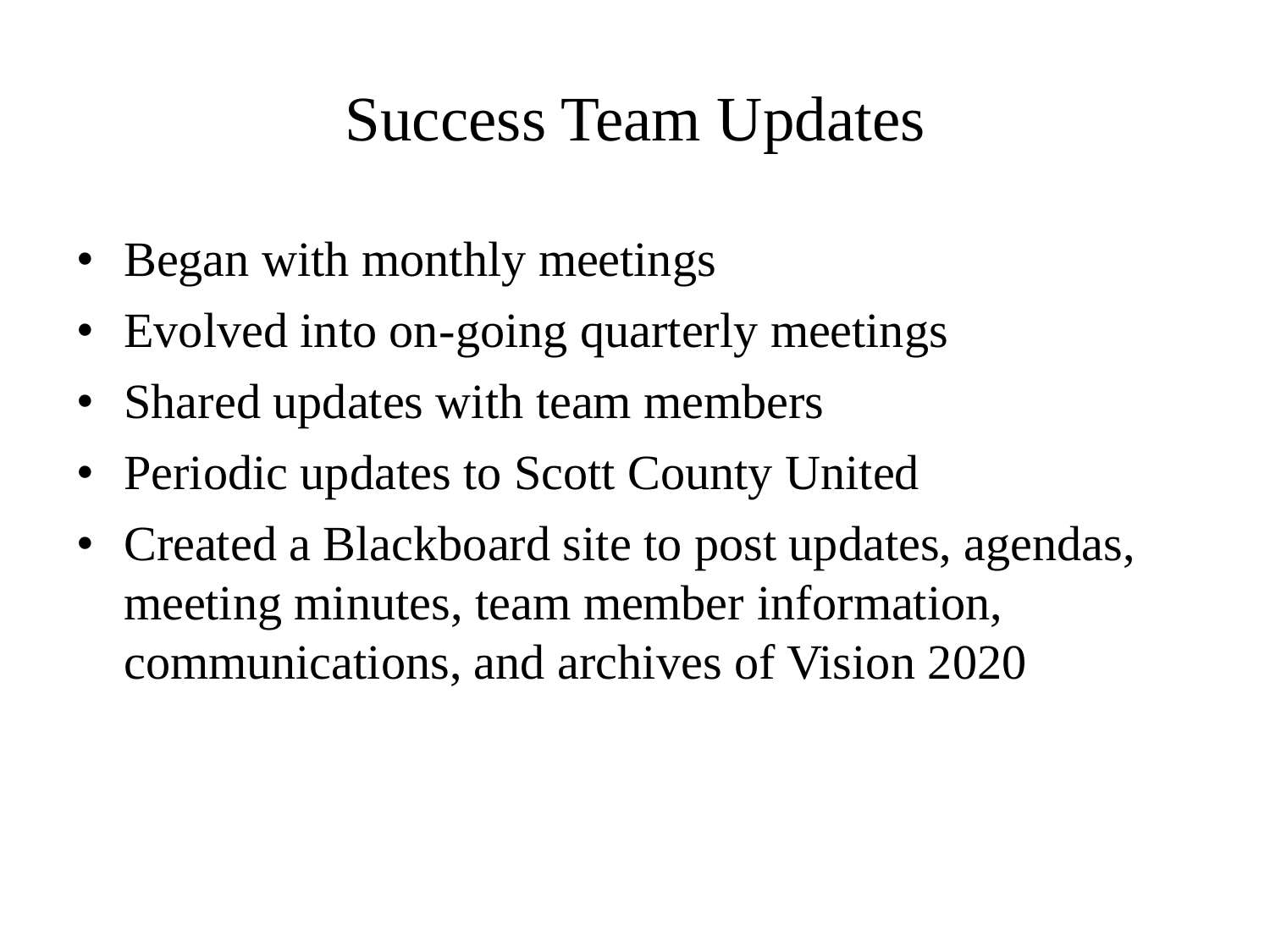### Vision 2020 Success Site

| Georgetown College<br>Courses<br>My Institution                                                                                                                                                               | System Admin                                                                                                                 |                          |                                                                          |                                                                                                                                       |                          |
|---------------------------------------------------------------------------------------------------------------------------------------------------------------------------------------------------------------|------------------------------------------------------------------------------------------------------------------------------|--------------------------|--------------------------------------------------------------------------|---------------------------------------------------------------------------------------------------------------------------------------|--------------------------|
| <b>Announcements</b><br><b>Team Members</b><br><b>Meeting Agendas</b><br><b>Meeting Minutes</b><br><b>Documents</b><br>Vision 2020 Plan<br><b>Plan Updates</b><br>2020 Plan Versions<br><b>Communications</b> | COURSES > VISION 2020 SUCCESS TEAM > ANNOUNCEMENTS<br><b>VIEW LAST 7 DAYS</b><br><b>VIEW TODAY</b>                           | <b>VIEW LAST 30 DAYS</b> | <b>The Moore American</b><br>Vision 2020 Success Team<br><b>VIEW ALL</b> | Georgetown/Scott County $\sim$ "The best place in the world to live and work."                                                        |                          |
| Tools                                                                                                                                                                                                         |                                                                                                                              |                          | June 10, 2010 - June 17, 2010                                            |                                                                                                                                       |                          |
| <b>图 Communication</b><br><b>X</b> Course Tools<br><b>Q</b> Course Map                                                                                                                                        | Thu, Jun 21, 2007 -- Microsoft Vista and Blackboard Compatibility Issue<br>٤<br><b>VISTA Blackboard Issues, and Support!</b> |                          |                                                                          |                                                                                                                                       | Posted by Grover Hibberd |
| Control Panel<br>Q Quick Unenroll                                                                                                                                                                             | of Firefox 2.0 as a web browser.                                                                                             |                          |                                                                          | Message: Those using Microsoft VISTA, may experience compatibility problems (Read More). Blackboard recommends the use                |                          |
| <b>B</b> Refresh<br><b>(a)</b> Detail View                                                                                                                                                                    | students.                                                                                                                    |                          |                                                                          | Remember your Blackboard support is available 24 hours a day, 7 days a week at $\equiv$ + 859-699-4208 $\bullet$ for both faculty and |                          |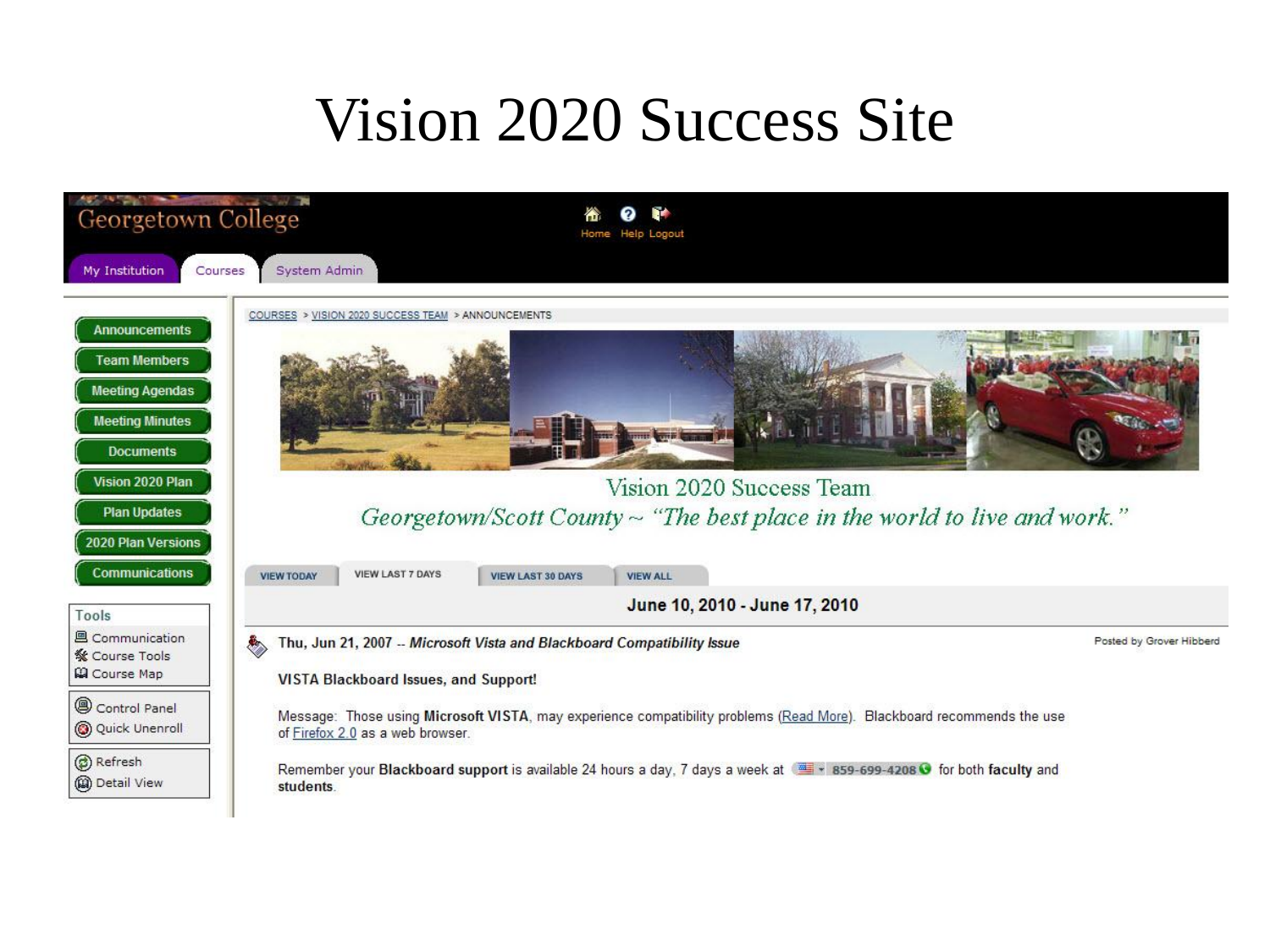#### search...

#### Home

#### **City News**

**City Council** 

**City Directory** 

**City Departments** 

**Boards & Committees** 

Calendar

Search

Vision 2020

**News Feed** 

Links

E-Government

Cemetery Search

**G-Ticket Support** 





### **FIRE and RESCUE GEORGETOWN FIRE DEPARTMENT** www.georgetownkyfd.com

Home

### **Welcome to Georgetown Kentucky**



Georgetown is fortunate to have the finest of Fire, Police and Public Works Departments. The employees are highly trained with benefit of the latest in technology and equipment.

Georgetown offers downtown shopping and shopping malls, restaurants, recreation, sports, beautiful surroundings, Georgetown College, Bengals Training Camp, Japanese Gardens, Pavilion, new Learning Center; the list goes on and on.

Please visit Georgetown soon!

### **World Equestrian Games**



#### **G-TICKET SUPPORT**



#### **LATEST NEWS**

- <sup>o</sup> July 4th Holiday Garbage Collection Schedule 2010
- · PUBLIC NOTICE
- **Storm Water Advisory** Committee meeting
- **Informational Meeting**
- <sup>o</sup> 2010-2011 Budget Presentation

#### **UPCOMING MEETINGS**

**• City Council Meeting** August 23, 2010 (6:00 pm) **• City Council Meeting** September 13, 2010 (6:00 pm) **• City Council Meeting** September 27, 2010 (6:00 pm) **• City Council Meeting** October 11, 2010 (6:00 pm) **• City Council Meeting** October 25, 2010 (6:00 pm) View Full Calendar **EMPLOYMENT** No openings available

**View All Openings** 

http://www.georgetown-kentucky.com/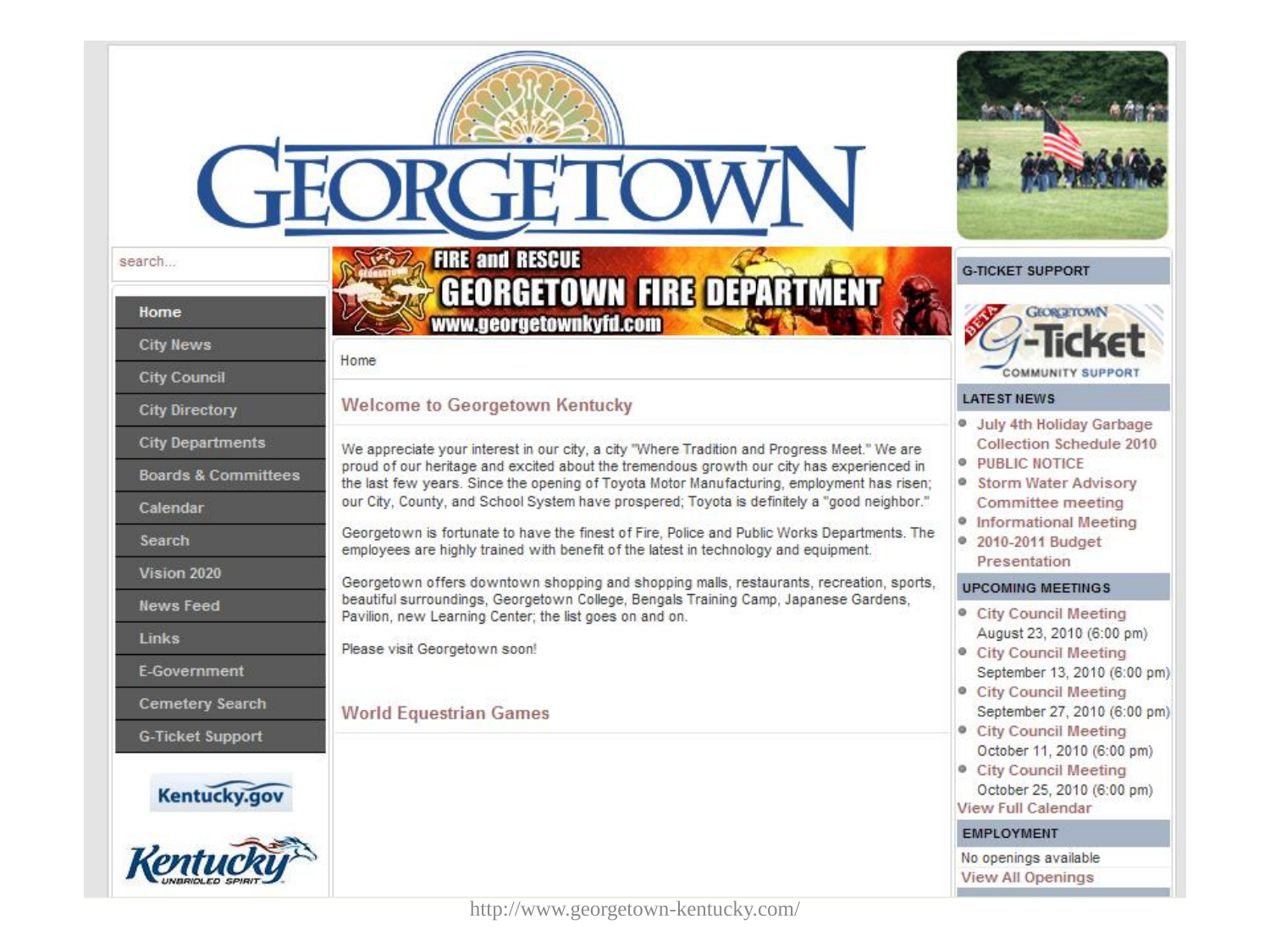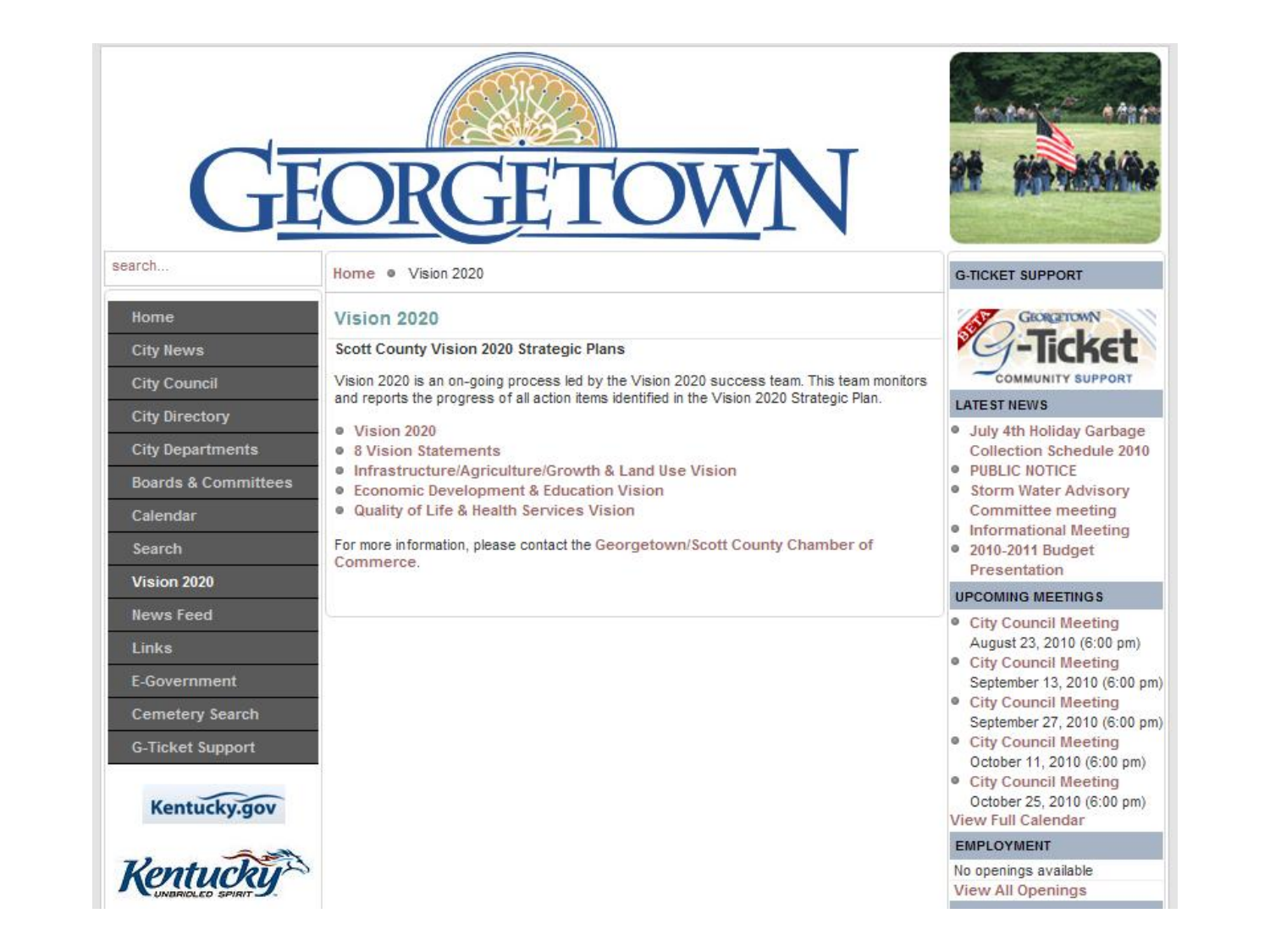### **IV. AGRICULTURE VISION**

In 2020, Scott County has a diversified agricultural industry with conservation and development practices that preserve land and natural resources.

Property rights are considered in all zoning and land use changes. Right-to-Farm laws are adhered to. The county assists in obtaining agricultural labor.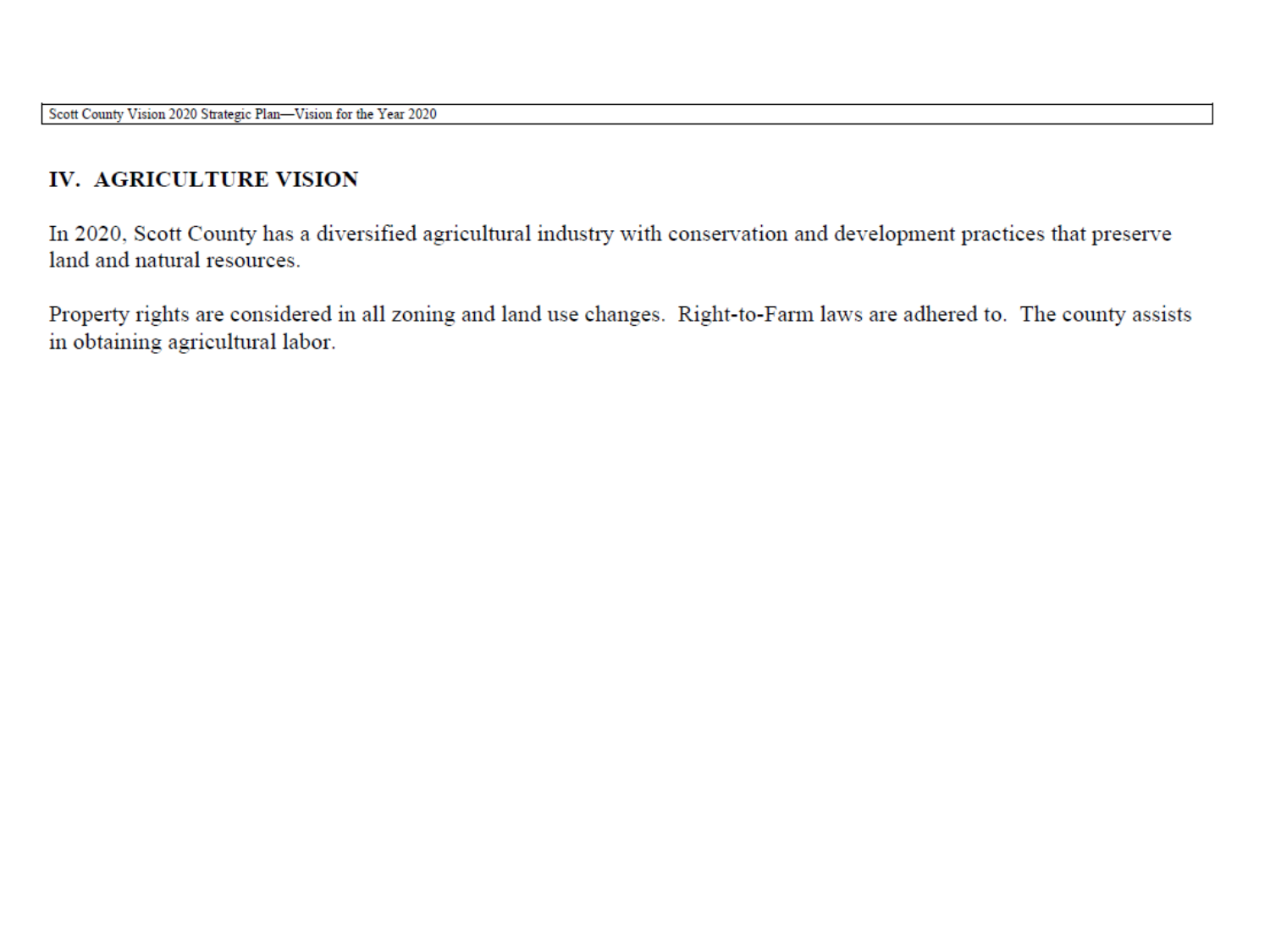Scott County Vision 2020 Strategic Plan-Vision for the Year 2020

#### **KEY FOCUS AREA:**

#### The Land Preservation and Development Focus 1.

|             | <b>Action Plan</b>                                                                                                                                                                                                                                                                                                                                                                                                                                                                                                                                                                                                                                                                                    | <b>Indicators</b>                                                                                                           | Responsible<br>Party                 | Monitoring/<br>Data Point                                                                                                      | Time<br>Frame | Contact<br>Date | Team<br>Member | <b>Results</b> |
|-------------|-------------------------------------------------------------------------------------------------------------------------------------------------------------------------------------------------------------------------------------------------------------------------------------------------------------------------------------------------------------------------------------------------------------------------------------------------------------------------------------------------------------------------------------------------------------------------------------------------------------------------------------------------------------------------------------------------------|-----------------------------------------------------------------------------------------------------------------------------|--------------------------------------|--------------------------------------------------------------------------------------------------------------------------------|---------------|-----------------|----------------|----------------|
| A           | Increase density to preserve farmland. Allow lot sizes<br>to be smaller than five acres in areas where soil types<br>meet health department requirements for sewage<br>disposal.                                                                                                                                                                                                                                                                                                                                                                                                                                                                                                                      | Number of lots smaller than five<br>acres.                                                                                  | Planning and<br>Zoning               | P & Z                                                                                                                          | Annual        |                 |                |                |
| B           | Today's (year 2002) farm economy will not support<br>present land prices. To keep farmland in agriculture in<br>Scott County, it may be necessary to allow landowners<br>to sell development rights in order to bridge the gap<br>between true agricultural value and present land value.                                                                                                                                                                                                                                                                                                                                                                                                             | PDR development program in<br>effect.                                                                                       | Planning and<br>Zoning               | Monitoring by<br>Fiscal Ct &<br>City Council,<br>Approved by<br><b>Govt Bodies</b>                                             | Annual        |                 |                |                |
| $\mathbf C$ | Deed all rural subdivisions of land above one acre to<br>the middle of newly created county or private roads. A<br>permanent easement would be granted to satisfy county<br>right-of-way and utility needs while achieving septic<br>needs and density requirements currently on record for<br>cluster and five acre rural lots. This would result in an<br>immediate increase in efficiency of land utilization of 5-<br>10% of lots available on the same acreage. This<br>preserves an equal amount of farmland without<br>diminishing the quality of those subdivisions. (It is not<br>uncommon for a 100-acre tract to have on 18 lots<br>instead of 20 lots that the 5-acre rule should allow.) | Number of rural subdivisions of<br>land above one acre deeded to the<br>middle of newly created county or<br>private roads. | Planning and<br>Zoning               | Not Feasible<br>Needs to be<br>deleted<br>Look at<br>reduction in<br>Right of Way<br>standards<br>P & Z<br><b>Fiscal Court</b> | Annual        |                 |                |                |
| D           | Development of alternative agriculture business<br>opportunities and regional marketing groups.                                                                                                                                                                                                                                                                                                                                                                                                                                                                                                                                                                                                       | -# of alternative businesses<br>-Alternative programs taught at<br>High School                                              | <b>Extension Off</b><br>S.C. Schools | <b>FFA</b> Extension<br>Office                                                                                                 | Annual        |                 |                |                |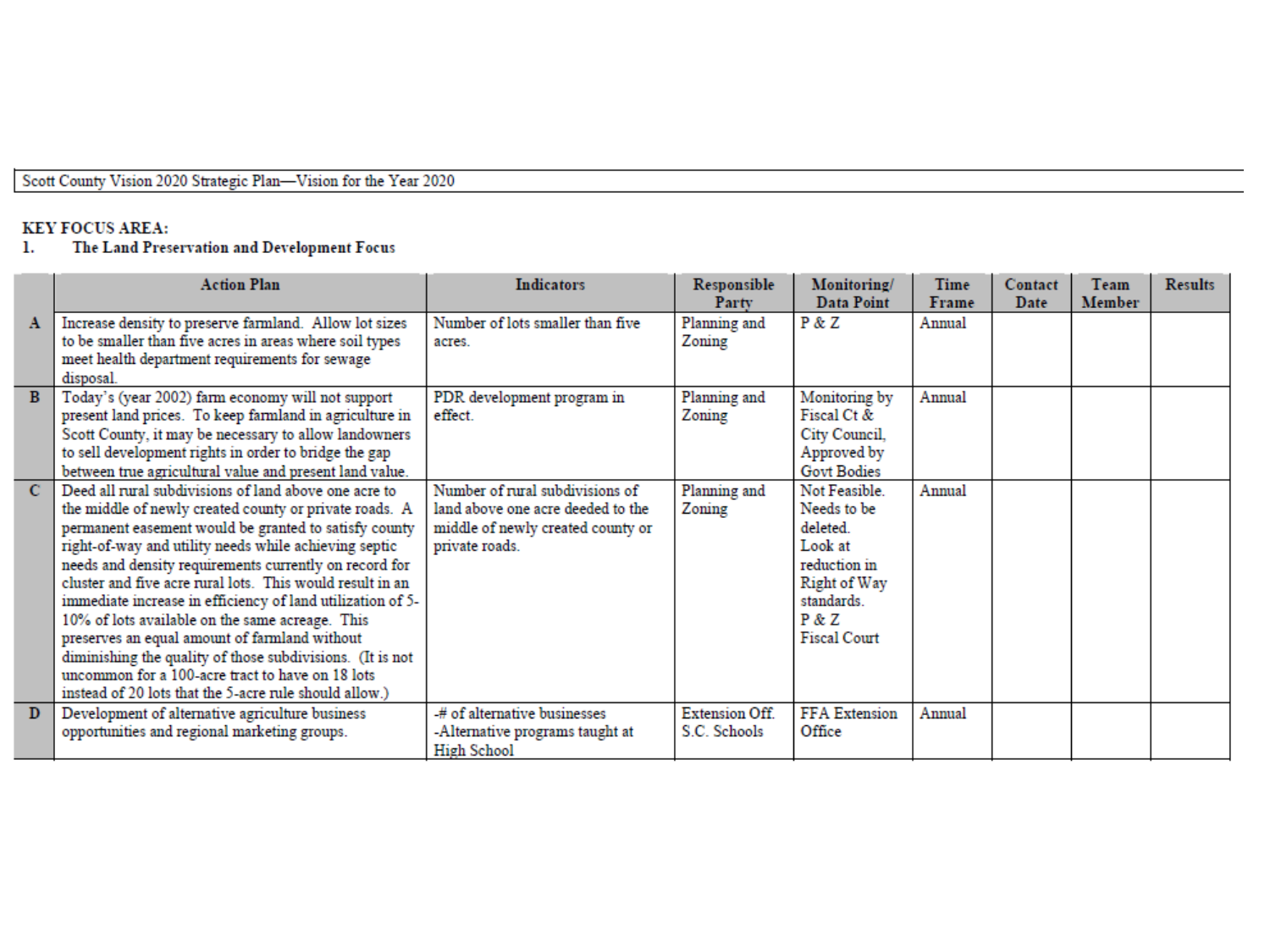### Sample Status Report

### 

| Contact name: | <b>GSCPC</b>                                               | Organization: GSCPC                                               |                |  |  |  |  |
|---------------|------------------------------------------------------------|-------------------------------------------------------------------|----------------|--|--|--|--|
|               | Web Site                                                   |                                                                   |                |  |  |  |  |
| Team member:  | Ben Krebs                                                  |                                                                   | Date: 1/3/2008 |  |  |  |  |
|               |                                                            |                                                                   |                |  |  |  |  |
|               | Information gathered: STRATEGIC VISION AREA: Agriculture   |                                                                   |                |  |  |  |  |
|               | KEY FOCUS AREA: 1. Land Preservation and Development Focus |                                                                   |                |  |  |  |  |
|               |                                                            | ACTION: B. Program to allow landowners to sell development rights |                |  |  |  |  |
|               | <b>INDICATIORS: PDR Development Program in effect</b>      |                                                                   |                |  |  |  |  |
|               | RESPONSIBLE PARTY: Planning and Zoning                     |                                                                   |                |  |  |  |  |
|               | MONITORING/DATA POINT: P & Z                               |                                                                   |                |  |  |  |  |
|               | <b>STATUS: Green</b>                                       |                                                                   |                |  |  |  |  |

Comments:

Information for this report was obtained from the Georgetown/Scott County Planning Commission. Additional information can be found on the GSCPC website at www.gscplanning.com/Farmland%20Preservation%20(PDR)%20Program.htm.

Discussion of the PDR program started in 2006 and stems from the Rural Land Use Subcommittee of the 2006 Comprehensive Plan. Committee members contain representatives of the Georgetown-Scott Co. Planning Commission, Scott County Conservation District, Farm Bureau, Thoroughbred RC&D and others. A public meeting was held on Dec. 11, 2007 to discuss the program and brochures, posters and other information has been created and distributed. One goal is to obtain ordinance approval from the Planning and Zoning and Fiscal Court by the summer of 2008. Below is selected text from the Farmland Preservation White Paper.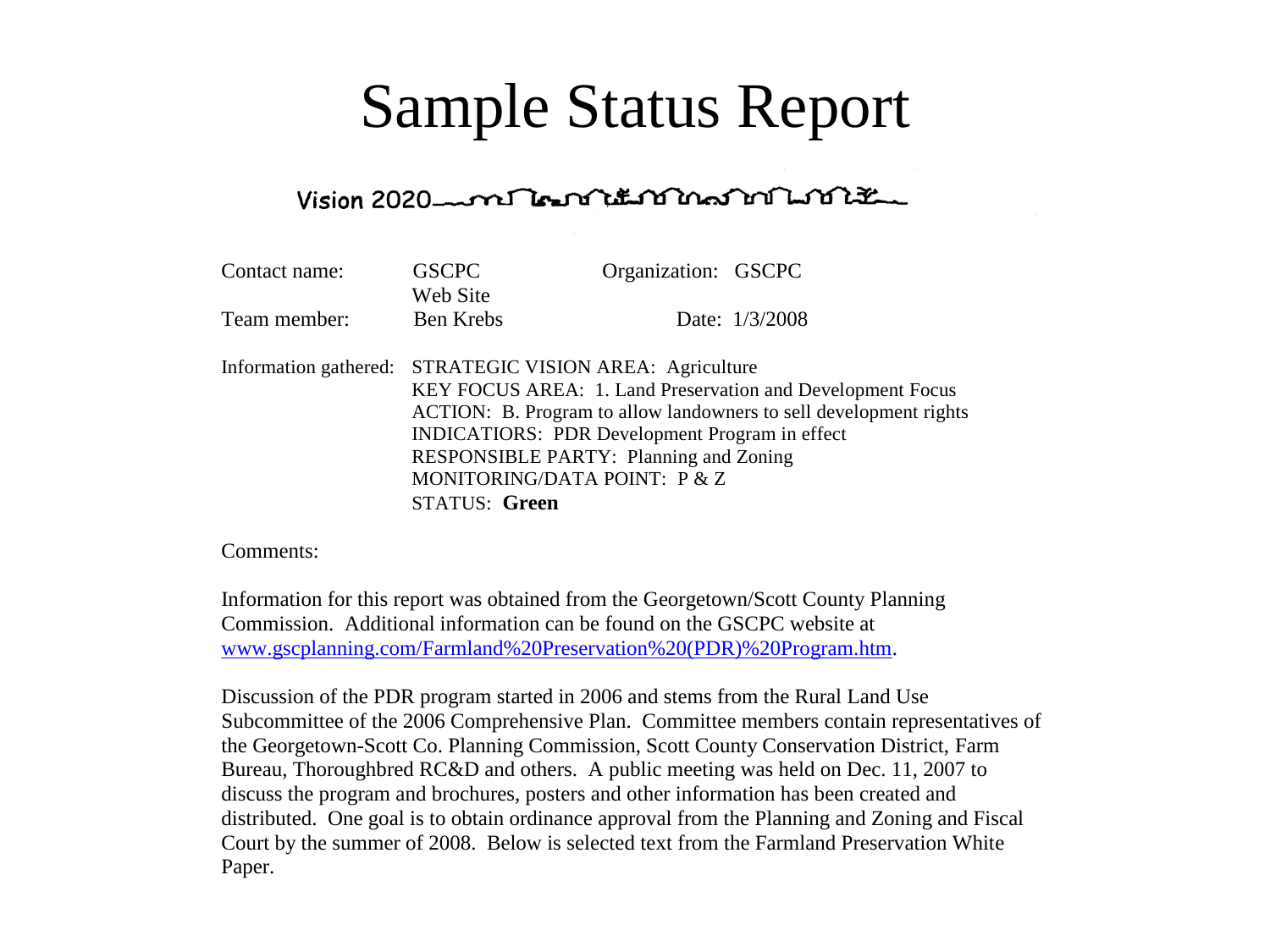## A Sample Listing of Projects Monitored

| <b>Action Plan</b>                         | <b>Status</b>            |
|--------------------------------------------|--------------------------|
| Broadband communications (ConnectKentucky) | Green                    |
| <b>Community Connection</b>                | Green                    |
| <b>Quality of Life</b>                     | Green                    |
| Diversity Council                          | Red                      |
| Reservoir                                  | On-going                 |
| <b>YMCA Facility</b>                       | Red                      |
| Public transportation                      | Red                      |
| Water resources                            | $On\text{-going}$        |
| Sewer extension (north and south)          | $\overline{\mathcal{C}}$ |
| <b>Business Park</b>                       | $On\text{-going}$        |
| Technical school (BCTC)                    | In process               |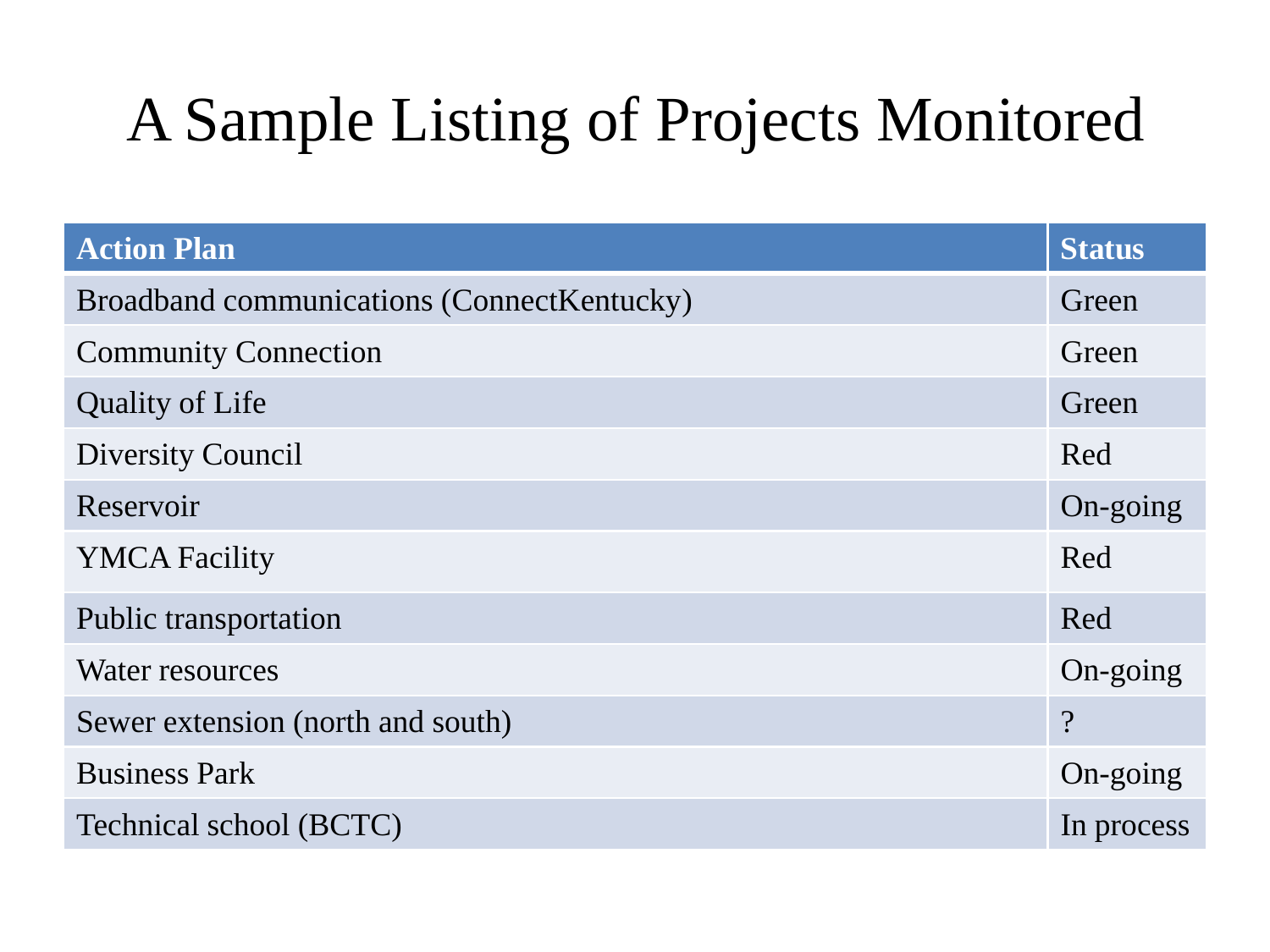### Success Team Accomplishments

- 113 action Items
- 47 green
- 31 yellow
- 35 red
- 13 removed for redundancy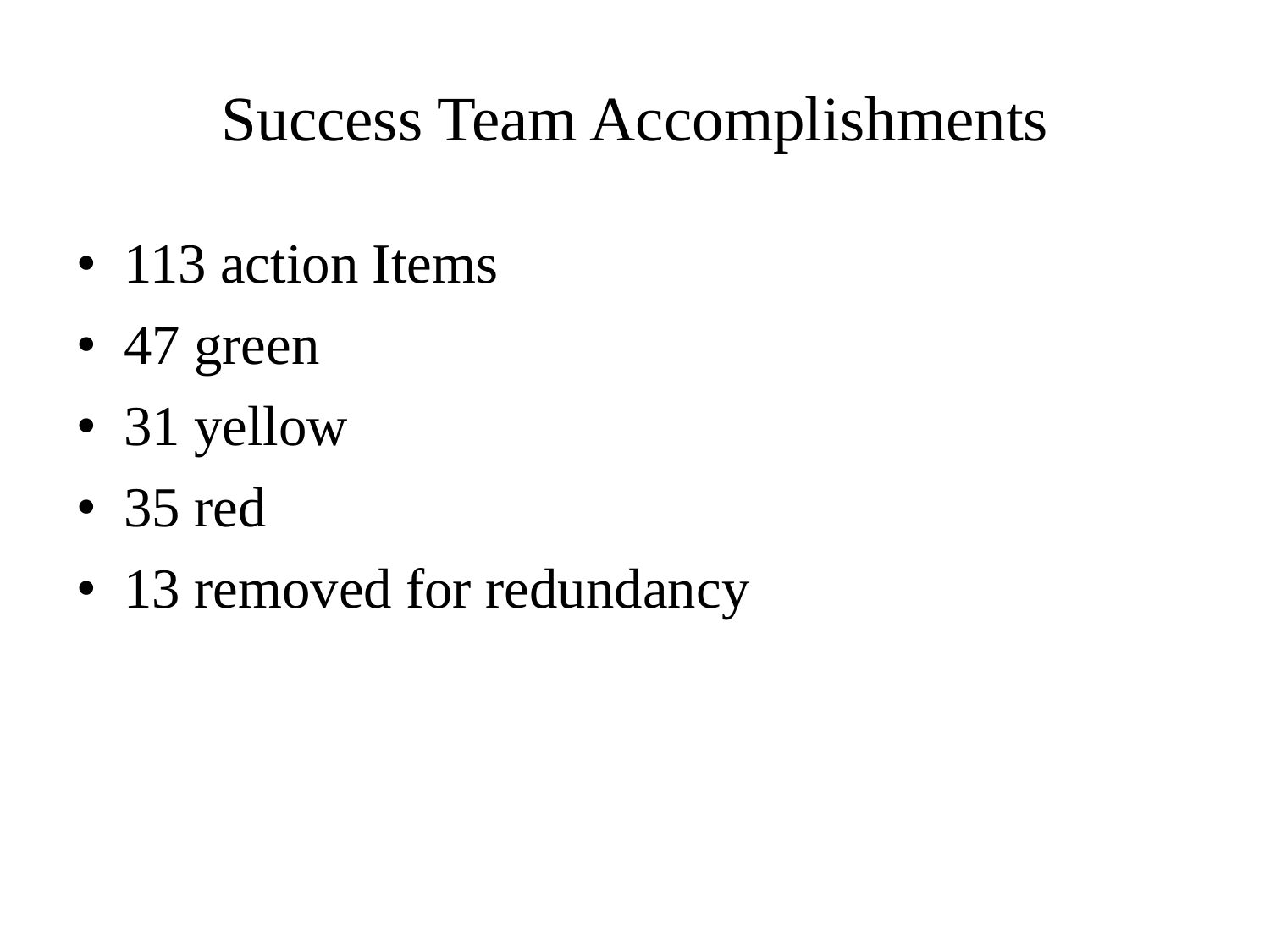### What is needed to move forward?

- Continued commitment of leadership and support from Scott County United
- Volunteers to serve on the Success Team
- Vision 2030?